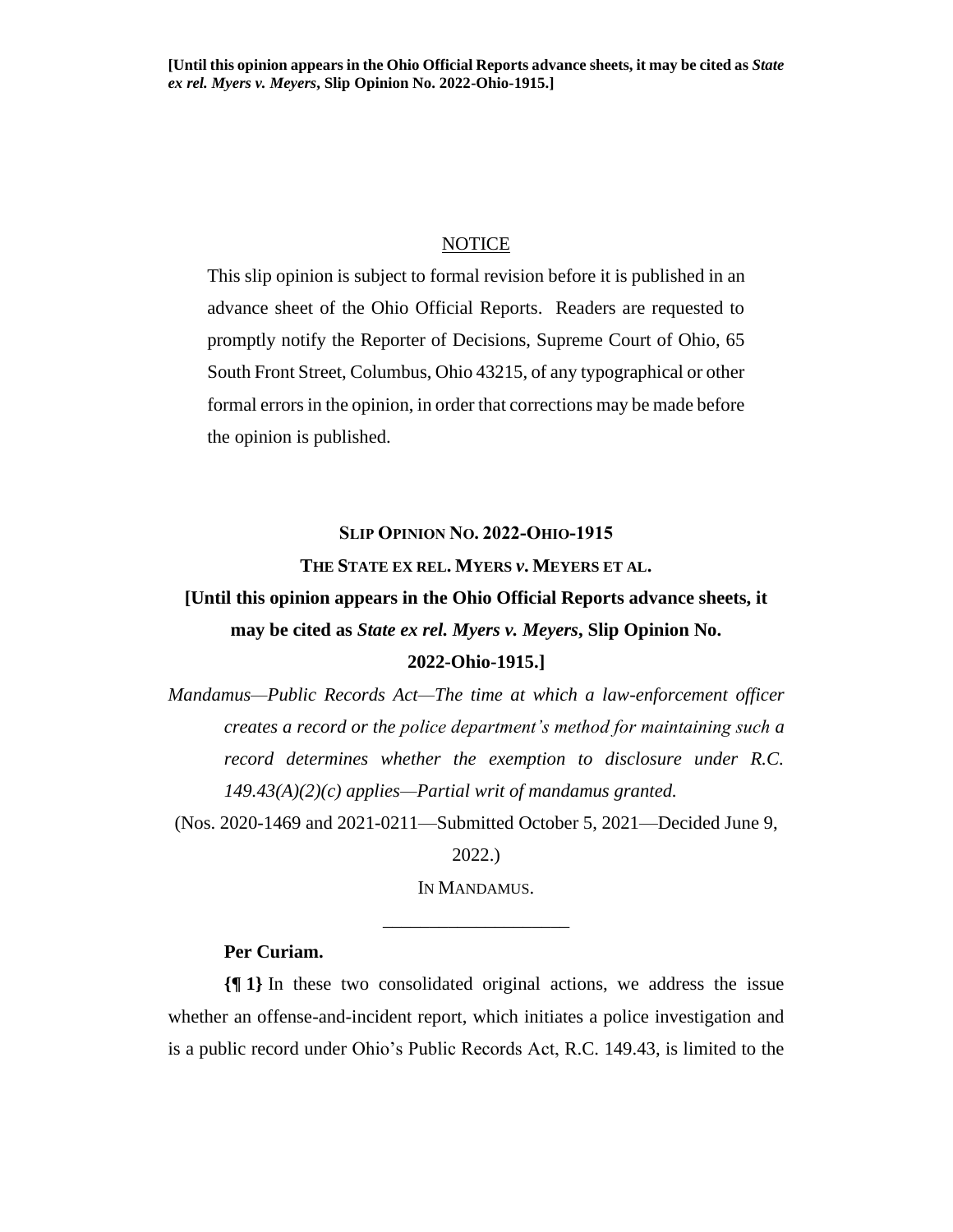form that police officers fill out in order to report the incident or whether it also includes contemporaneous reports created by the investigating officers that document the officers' observations and the statements of witnesses at the scene. Relator, Derek J. Myers, seeks a writ of mandamus requiring respondents, the city of Chillicothe; its police chief, Ron Meyers ("police chief"); and the police department's records clerk, Mica Kinzer (collectively, "Chillicothe" or "the city"), to disclose the "supplement narratives" that the city withheld when Myers had requested the public-record incident reports. The city asserts that it properly withheld the supplement narratives on the ground that such a narrative constitutes a confidential law-enforcement investigatory record ("CLEIR")—specifically, "investigatory work product" under R.C.  $149.43(A)(2)(c)$ . In addition to the writ of mandamus, Myers also requests awards of statutory damages, attorney fees, and court costs.

**{¶ 2}** We grant the writ with respect to a limited number of supplement narratives but deny it as to the majority of the supplement narratives. We also grant Myers an award of statutory damages for the city's delayed production of certain incident-report forms, but we deny in part Myers's claim for statutory damages on the ground that we do not "stack" statutory damages. Finally, we award court costs to Myers, but we deny his request for an award of attorney fees.

### **I. BACKGROUND**

## **A. The Chillicothe police department's public-records policy**

**{¶ 3}** The city presented the affidavit of the police chief to explain its public-records policy. That affidavit provides the best starting point for understanding the status of the public-records requests at issue in these cases.

**{¶ 4}** According to the police chief, the department "generates investigatory records after it receives a complaint from the public that pertains to potential violations of criminal laws." After receiving a complaint, "an officer is then dispatched to the location of the incident to investigate." But because the officer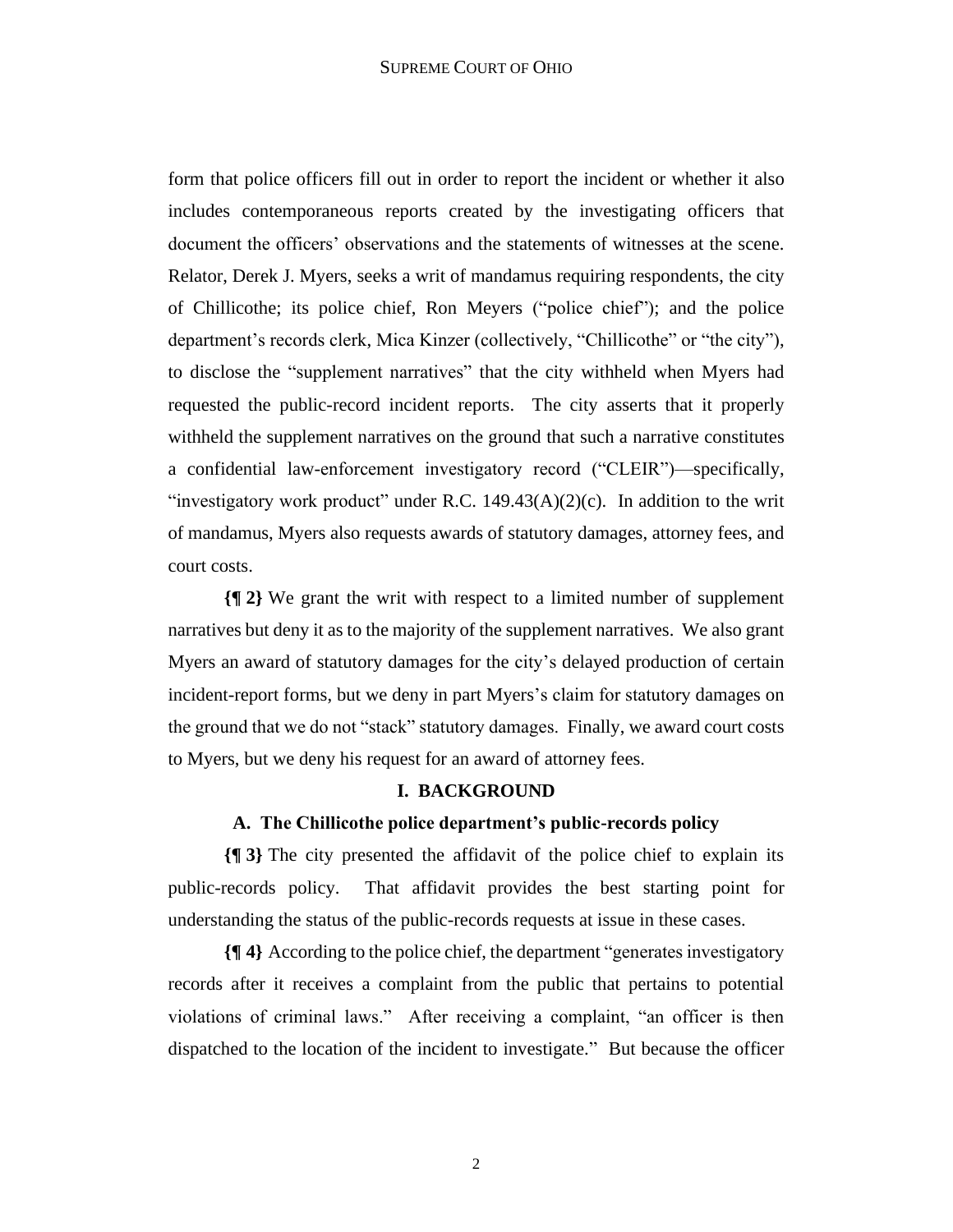"begin[s] the investigation immediately after being dispatched, the officer often does not create the offense-and-incident report until after [he or she] leave[s] the scene of the incident." Based on the filled-in incident-report forms generated by the investigating officers, Kinzer prepares a daily media report and distributes it to various media recipients.

**{¶ 5}** In his affidavit, the police chief states that there are "three sources of information" that make up what he refers to as an "investigatory record": (1) the "standard, fill-in-the-blank information that identifies the investigation status, investigating officer, date, location, and offense information, all of which the investigating officer enters," (2) the "initial narrative section that the investigating officer generates," which "identifies the offense alleged, the location of the incident, and whether the investigation is ongoing," and (3) "supplement narratives," which "contain the personal notes of the investigating officer regarding the incident, summarizing witness and victim interviews, and evaluating the alleged offense." The supplement narratives also contain "specific details of the crime alleged, the identities of the victim, witnesses, and alleged perpetrator, and other related information."

**{¶ 6}** In responding to a public-records request for an "investigatory record," the department "generally does not disclose the supplement narratives for the record, so long as the related investigation remains ongoing." The department views supplement narratives as "confidential law enforcement investigatory records, since they are the investigating officer's work product." But the department does disclose upon request the incident-report form plus the "initial narrative," which is authored by the investigating officer.

**{¶ 7}** The police chief's affidavit further explains that once an investigation is closed, the department "disclose[s] the entire investigatory record, consisting of both the offense-and-incident reports and the supplement narratives." The purpose of that policy is to "prevent the public disclosure of detailed information of an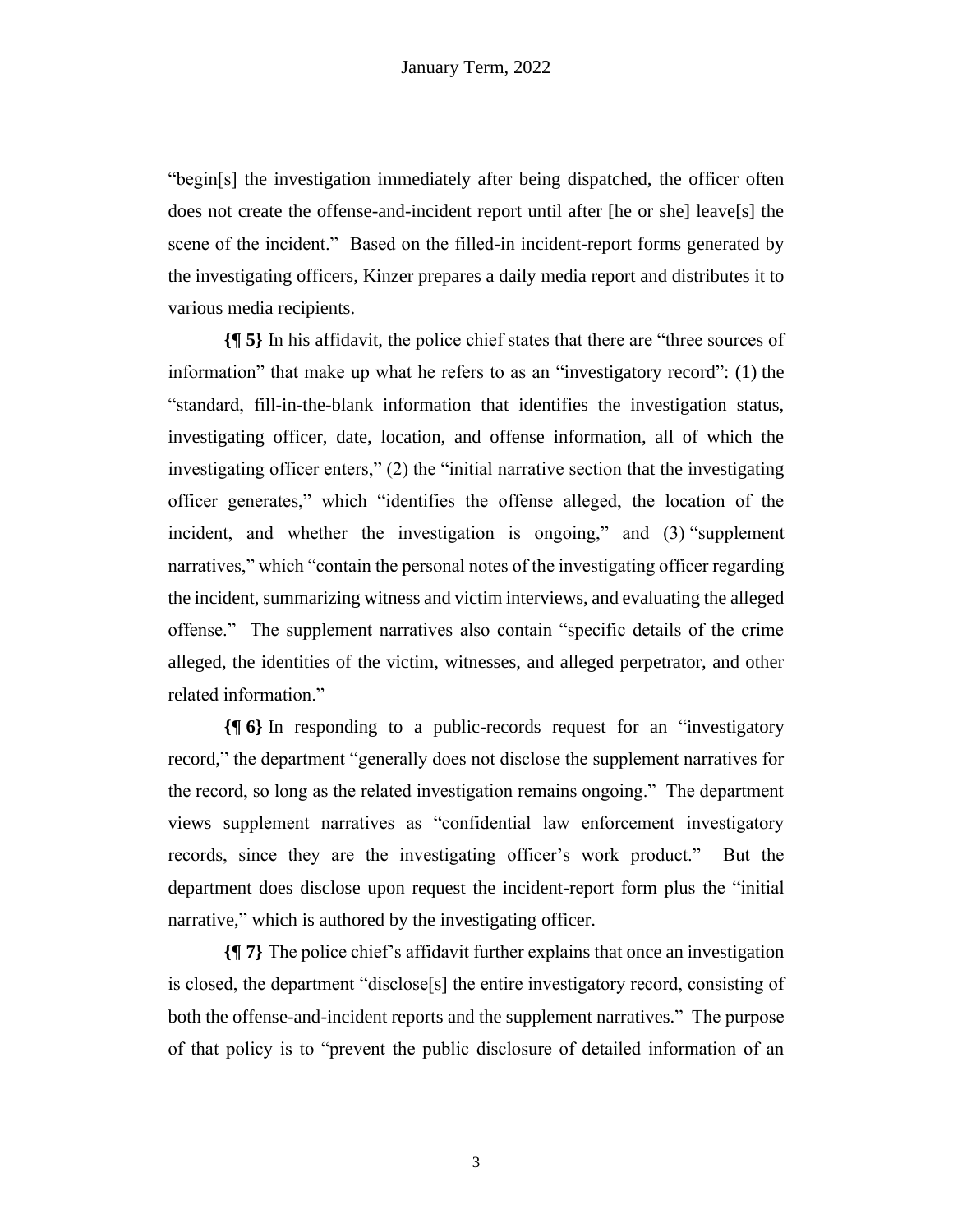investigation while it is ongoing," a practice that "protects witnesses, victims, and suspects from potential harassment."

**{¶ 8}** In discussing the status of the records requests, we adopt the following terminology for purposes of this opinion. What the police chief refers to as "the standard, fill-in-the-blank information," we will call "the incident-report form." As for the two types of narratives, we will follow the police chief's terminology and call them the "initial narrative" and the "supplement narratives." Finally, we will use the phrase "public-record incident report" to refer to those documents that must be disclosed under the Public Records Act.

**{¶ 9}** This terminology permits us to state succinctly the nature of the parties' disagreement. Myers argues that the public-record incident report includes the supplement narratives, while the city maintains that the public-record incident report is limited to the incident-report form and the initial narrative.

### **B. Case No. 2020-1469**

**{¶ 10}** Myers is the editor and proprietor of the publication the *Scioto Valley Guardian*. As part of his work, Myers regularly submits public-records requests seeking the disclosure of public-record incident reports. Kinzer sends a daily media report through an email-distribution service to media recipients like Myers. For each new investigation, Kinzer's media report contains the case number, the offense charged, any relevant names, the date and time, and the address of the incident.

**{¶ 11}** On November 20, 2020, Myers sent an email reply to Kinzer's media report that stated: "Hello, please send P2015185," which he intended as a request for the public-record incident report relating to the investigation with that number. Approximately two hours after sending his first email, Myers sent Kinzer a second email stating, "Please let me know whether you will be sending this report today. If you deny the request, please cite your reasoning and law." Around the time that Myers sent his first email to Kinzer, he also emailed the police chief and stated that "we must address the persisting issue of your records department denying public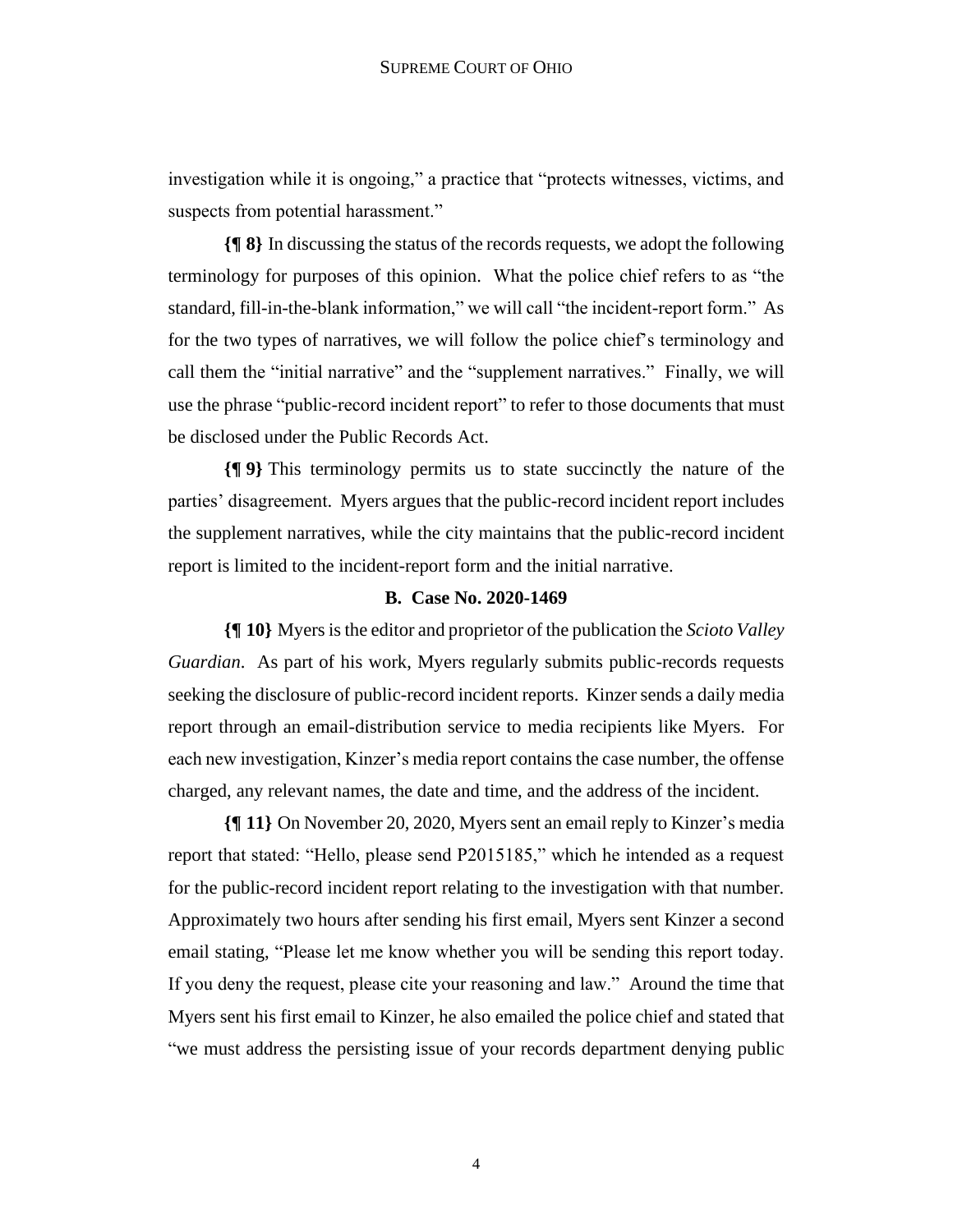records requests for police reports, citing open investigations." That day, the police chief gave the following response: "When investigations are completed and able to be released, they are," but that when a matter "is under investigation, until reviewed, it stays as a work in progress." On November 23, Kinzer informed Myers that she "was told that [the report he had requested] is not to be released at this time because it is still being investigated." Notably, Kinzer did not fulfill the department's policy that was described by the police chief in his affidavit: Kinzer did not disclose the incident-report form with the initial narrative when Myers made his request.

**{¶ 12}** On December 4, 2020, Myers filed a complaint for a writ of mandamus in this court (case No. 2020-1469) to obtain the public-record incident report for investigation No. P2015185. On December 11, the police chief formally denied Myers's request, citing the CLEIR exception in R.C.  $149.43(A)(2)(c)$ . The police chief reiterated that the record would be released after the investigation was complete.

**{¶ 13}** The city belatedly disclosed the incident-report form on January 8, 2021, along with the initial narrative but withheld the supplement narratives. Myers filed an amended complaint on March 18, 2021, stating that the city's disclosure on January 8 consisted of only a "truncated version of P2015185."

### **C. Case No. 2021-0211**

**{¶ 14}** After making the records request at issue in case No. 2020-1469, Myers requested eight additional public-record incident reports. Those additional public-records requests followed the basic pattern of the request in case No. 2020- 1469. As she had with Myers's earlier request, in five of Myers's later requests, Kinzer initially relied on the media report she had already sent and did not promptly disclose the incident-report forms. For three of the public-record incident reports that Myers requested in case No. 2021-211, the city promptly disclosed the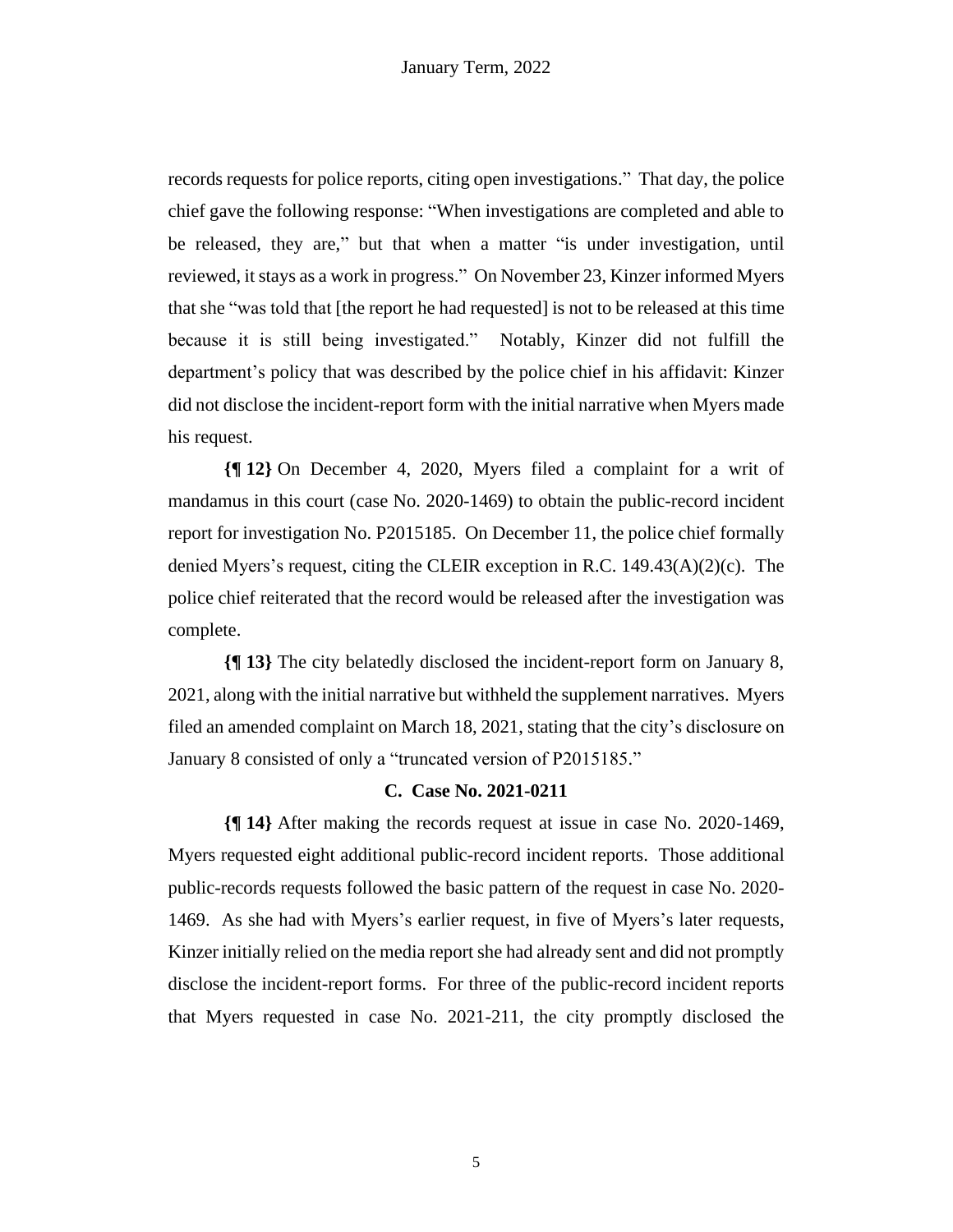incident-report form along with the initial narratives but withheld the supplement narratives.

**{¶ 15}** On February 16, 2021, Myers filed the complaint for a writ of mandamus in case No. 2021-0211 to obtain all eight of what he claims are the public-record incident reports that he requested (which include, according to his argument, the supplement narratives). Two business days after Myers filed that complaint, the city disclosed five incident-report forms along with the initial narratives and also disclosed the supplement narratives in four cases in which the city deemed the investigation to be complete.

**{¶ 16}** We consolidated case Nos. 2020-1469 and 2021-0211 and granted an alternative writ. 162 Ohio St.3d 1441, 2021-Ohio-1398, 166 N.E.3d 1269. In response to the alternative writ, the city submitted the supplement narratives that it had withheld for in camera review by this court.

### **D. The status of Myers's public-records requests**

**{¶ 17}** For the sake of clarity, we outline the status of Myers's nine records requests at issue.

**{¶ 18}** Request No. 1 (case No. 2020-1469): investigation No. P2015185. Myers emailed this public-records request on November 20, 2020. The city initially denied thisrequest. The city provided Myers the incident-report form and the initial narrative on January 8, 2021, but withheld the supplement narratives.

**{¶ 19}** Request No. 2 (case No. 2021-0211): investigation No. 18-019929. Myers emailed this request on December 6, 2020. The city initially denied this request. The city provided Myers the incident-report form and the initial narrative on February 18, 2021, but withheld the supplement narratives. This request is at issue in case No. 2021-0211, as are all the subsequent requests in this list.

**{¶ 20}** Request No. 3: investigation No. P2015431. Myers emailed this request on December 8, 2020. The city initially denied this request. The city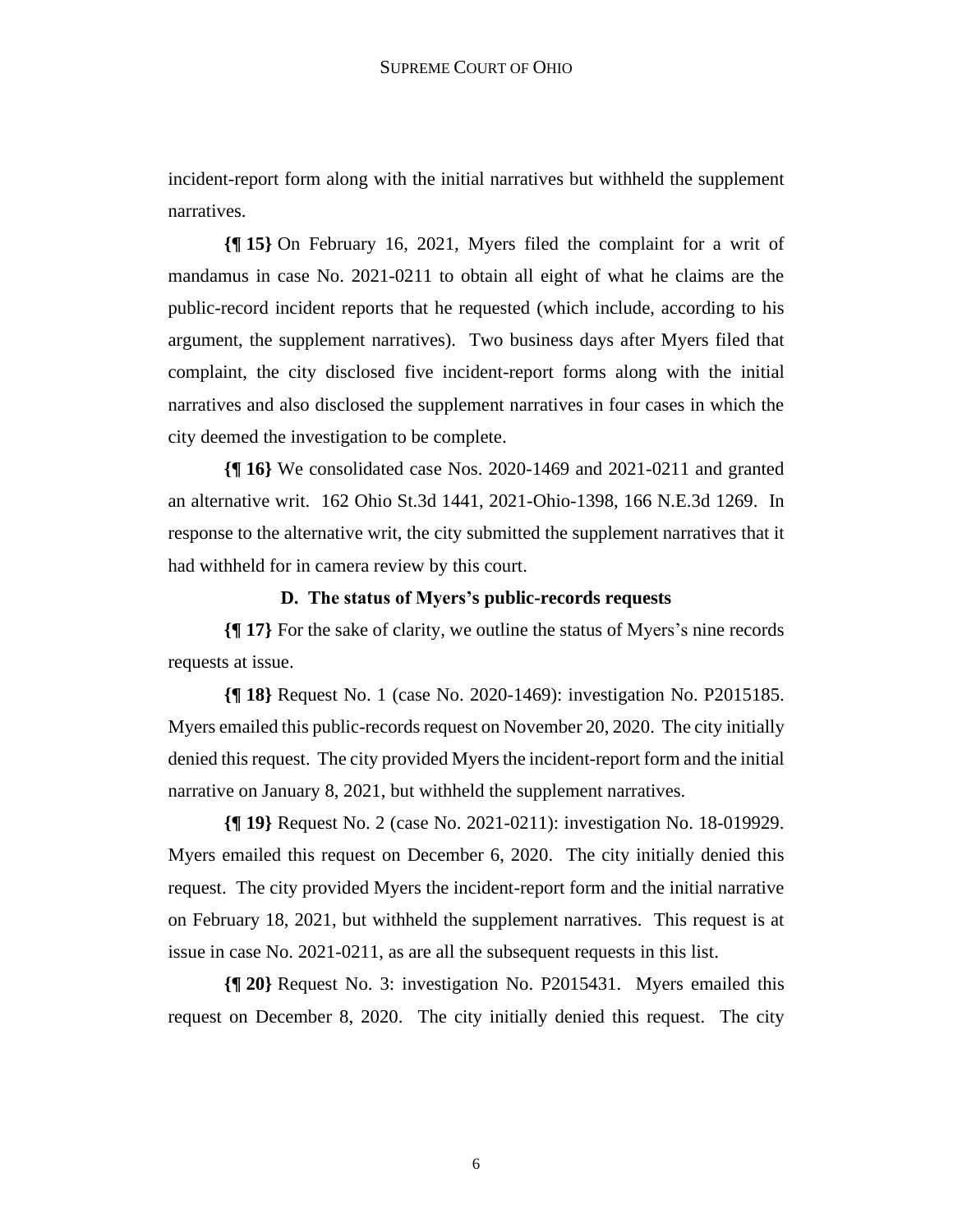provided Myers the incident-report form and the initial narrative on February 18, 2021, but withheld the supplement narratives.

**{¶ 21}** Request No. 4: investigation No. 2015437. Myers emailed this request on December 8, 2020. The city initially denied this request. The city provided Myers the incident-report form and the initial narrative on February 18, 2021. The city also disclosed the supplement narratives on that date because the investigation was closed.

**{¶ 22}** Request No. 5: investigation No. 2015499. Myers emailed this request on December 10, 2020. The city initially denied this request. The city provided Myers the incident-report form and the initial narrative on February 18, 2021, but withheld the supplement narratives.

**{¶ 23}** Request No. 6: investigation No. P2015606. Myers emailed this request on December 15, 2020. The city initially denied this request. The city provided Myers the incident-report form and the initial narrative on February 18, 2021. The city also disclosed the supplement narratives on that date because the investigation was closed.

**{¶ 24}** Request No. 7: investigation No. P2100231. Myers emailed this request on January 18, 2021. The city provided Myers the incident-report form and the initial narrative on January 19, 2021, but initially withheld the supplement narratives. On February 18, 2021, the city disclosed the supplement narratives because the investigation was closed.

**{¶ 25}** Request No. 8: investigation No. P2100318. Myers emailed this request on January 22, 2021. The city provided Myers the incident-report form and the initial narrative on the same day but withheld the supplement narratives. On February 18, 2021, the city disclosed the supplement narratives because the investigation was closed.

**{¶ 26}** Request No. 9: investigation No. P2100352. Myers emailed this request on January 26, 2021. The city provided Myers the incident-report form and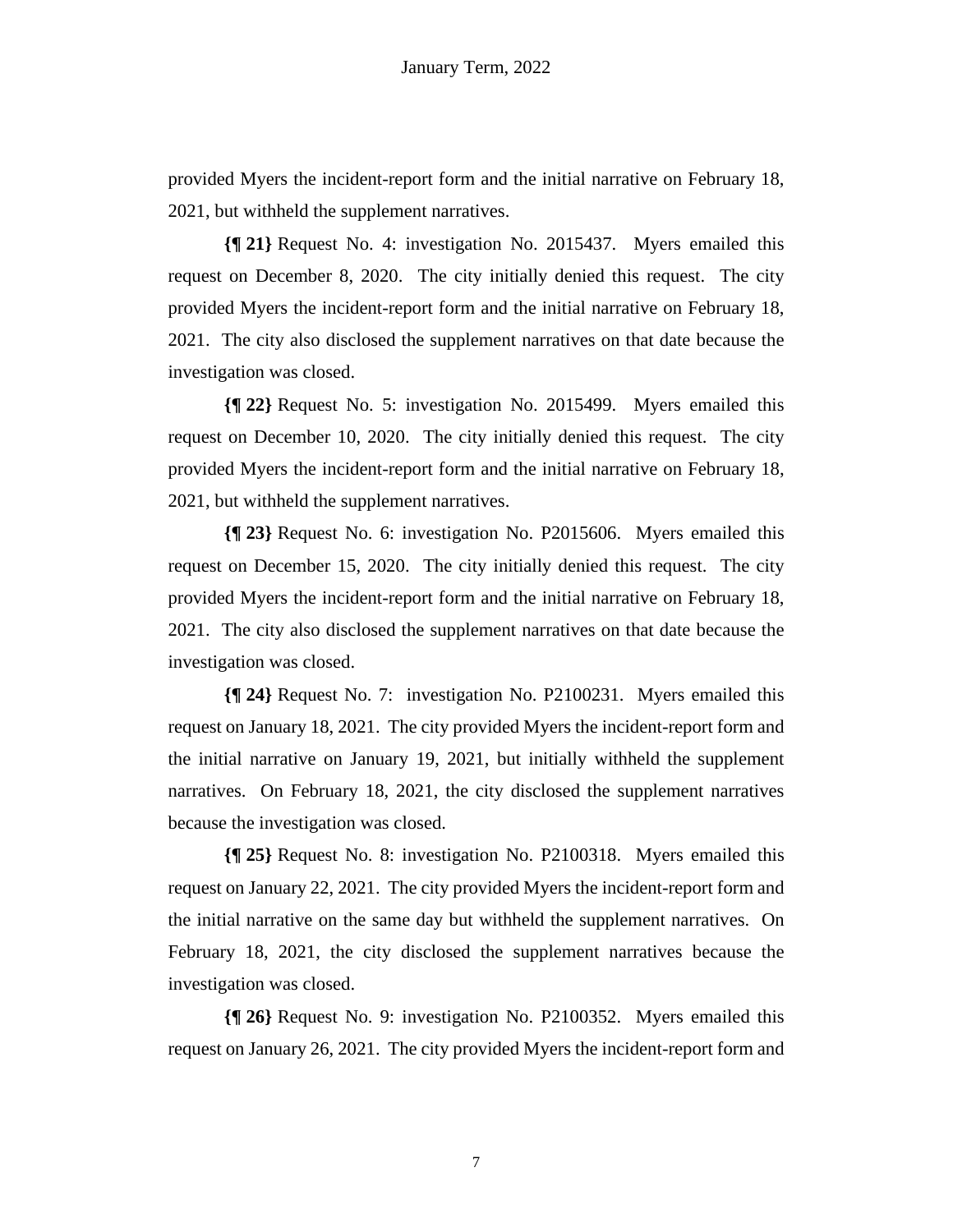the initial narrative on the same day but withheld the supplement narratives. The city subsequently provided Myers the incident-report form and the initial narrative but withheld the supplement narratives.

| <b>Request No.</b> | <b>Investigation</b> | <b>Public-Records</b> | Incident-             | <b>Supplement</b>          |
|--------------------|----------------------|-----------------------|-----------------------|----------------------------|
|                    | No.                  | <b>Request (date)</b> | <b>Report</b><br>Form | <b>Narratives</b><br>(date |
|                    |                      |                       | <b>Initial</b><br>and | disclosed)                 |
|                    |                      |                       | Narrative (date       |                            |
|                    |                      |                       | disclosed)            |                            |
| $\mathbf{1}$       | P2015185             | 11/20/20              | 1/8/21                |                            |
| $\overline{2}$     | 18-019929            | 12/6/20               | 2/18/21               |                            |
| $\overline{3}$     | P2015431             | 12/8/20               | 2/18/21               |                            |
| $\overline{4}$     | P2015437             | 12/8/20               | 2/18/21               | 2/18/21                    |
| 5                  | P2015499             | 12/10/20              | 2/18/21               |                            |
| 6                  | P2015606             | 12/15/20              | 2/18/21               | 2/18/21                    |
| $\overline{7}$     | P <sub>2100231</sub> | 1/18/21               | 1/19/21               | 2/18/21                    |
| 8                  | P2100318             | 1/22/21               | 1/22/21               | 2/18/21                    |
| 9                  | P2100352             | 1/26/21               | 1/26/21               |                            |

**{¶ 27}** The following chart summarizes the foregoing information:

**{¶ 28}** In sum, with respect to request Nos. 4, 6, 7, and 8, the city has made full disclosure of the records because those investigations are complete. Thus, Myers's writ claim is moot with respect to request Nos. 4, 6, 7, and 8. As for request Nos. 1, 2, 3, 5, and 9, the city has disclosed the incident-report forms and the initial narratives but withheld the supplement narratives. And finally, in request Nos. 1 through 6, the city failed to promptly disclose the incident-report forms.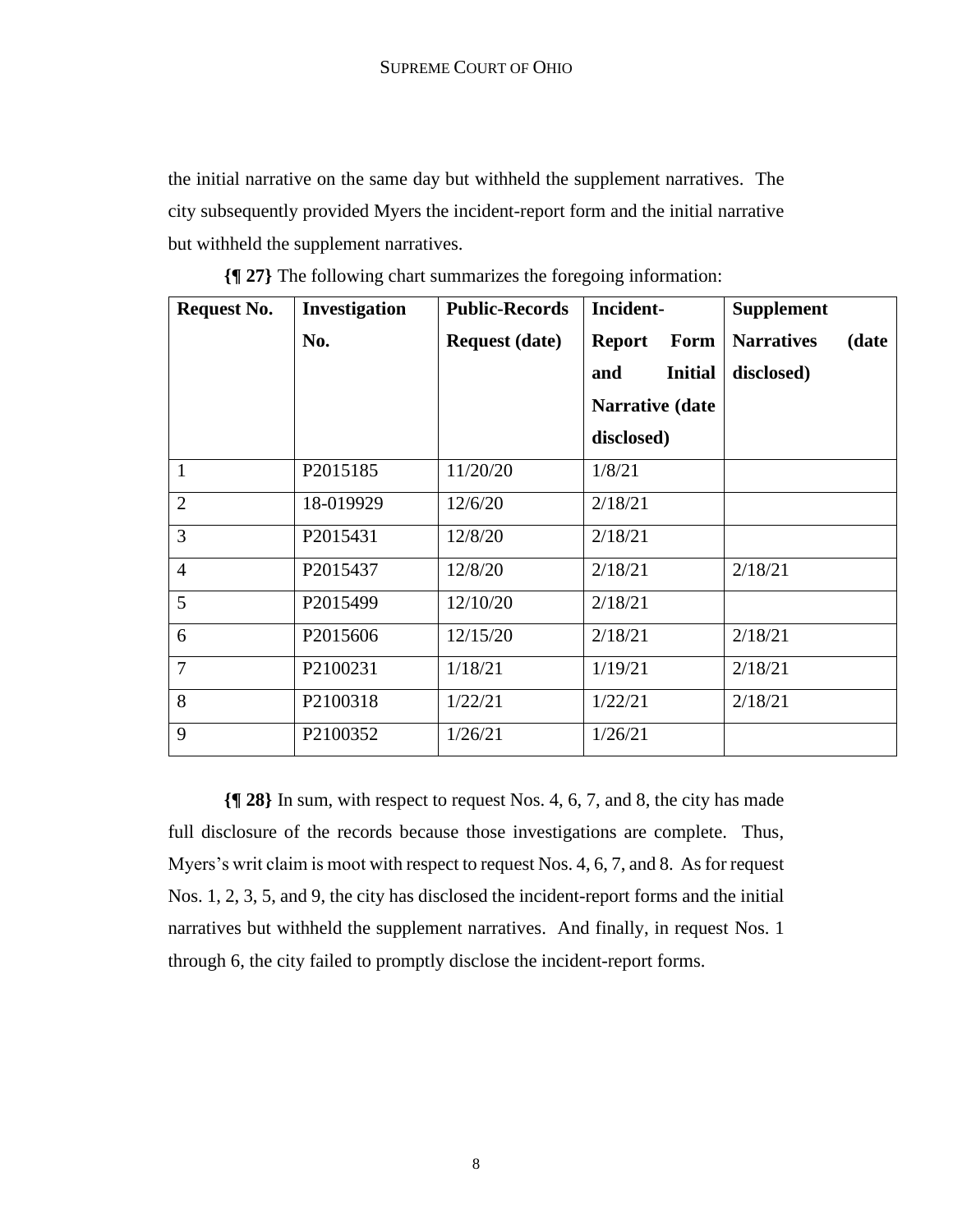# **II. LEGAL ANALYSIS**

### **A. Burden of proof**

**{¶ 29}** A person who is denied access to a public record may seek to compel its production through a mandamus action. R.C.  $149.43(C)(1)(b)$ . In such a case, the requester must prove a clear legal right to the requested records and a corresponding clear legal duty on the part of the custodian to provide them, *State ex rel. Penland v. Ohio Dept. of Rehab. & Corr*., 158 Ohio St.3d 15, 2019-Ohio-4130, 139 N.E.3d 862, ¶ 9, by clear and convincing evidence, *State ex rel. McCaffrey v. Mahoning Cty. Prosecutor's Office*, 133 Ohio St.3d 139, 2012-Ohio-4246, 976 N.E.2d 877, ¶ 16.

**{¶ 30}** Because the city invokes the CLEIR exception to disclosure here, it bears the burden of production "to plead and prove facts clearly establishing the applicability of the [exception]." *Welsh-Huggins v. Jefferson Cty. Prosecutor's Office*, 163 Ohio St.3d 337, 2020-Ohio-5371, 170 N.E.3d 768, 1 27. And because "[e]xceptions to disclosure under  $***$  R.C. 149.43 are strictly construed against the public-records custodian," the custodian does not satisfy its burden "if it has not proven that the requested records fall squarely within the exception." *State ex rel. Cincinnati Enquirer v. Jones-Kelley*, 118 Ohio St.3d 81, 2008-Ohio-1770, 886 N.E.2d 206, paragraph two of the syllabus.

# **B. Public-record incident reports must be distinguished from "specific investigatory work product"**

**{¶ 31}** R.C. 149.43(A)(1) defines a public record as a "record[] kept by any public office, including but not limited to, state, county, city, village, [and] township." R.C.  $149.43(A)(1)(h)$  excepts CLEIRs from the public-records definition. R.C. 149.43 $(A)(2)$  defines a CLEIR as "any record that pertains to a law enforcement matter of a criminal, quasi-criminal, civil, or administrative nature, but only to the extent that the release of the record would create a high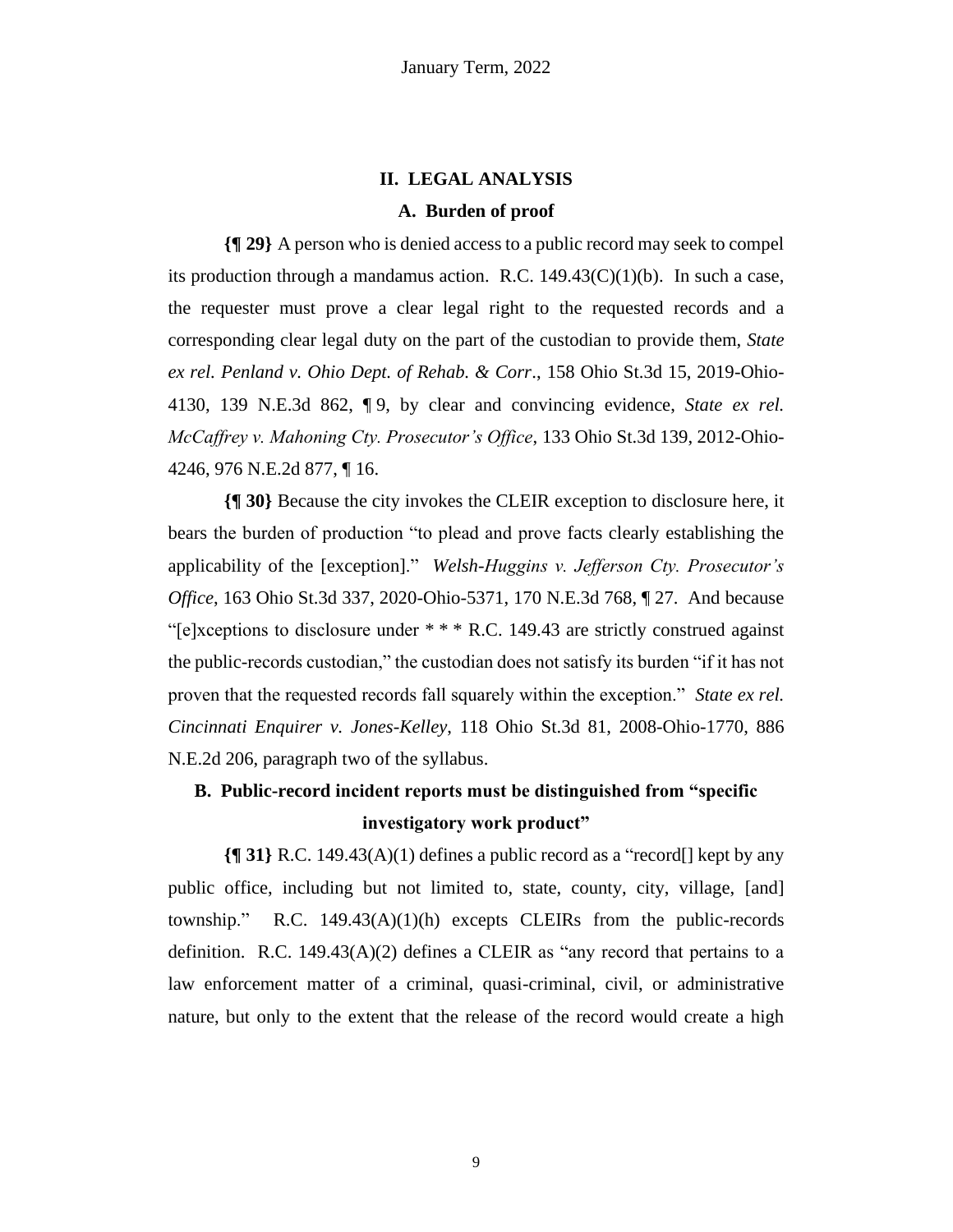probability of disclosure of" one of four categories listed in R.C. 149.43(A)(2)(a) through (d).

**{¶ 32}** At issue here is the city's claim of confidentiality under R.C.  $149.43(A)(2)(c)$ , one provision of which excepts from disclosure "specific investigatory work product."Notably, unlike other categories of a CLEIR, the exception for "specific investigatory work product" expires at the end of a criminal trial, *State ex rel. Caster v. Columbus*, 151 Ohio St.3d 425, 2016-Ohio-8394, 89 N.E.3d 598, ¶ 47, or when an investigation has been closed, *State ex rel. Cincinnati Enquirer v. Ohio Dept. of Pub. Safety*, 148 Ohio St.3d 433, 2016-Ohio-7987, 71 N.E.3d 258, ¶ 41-42. *See also State ex rel. Police Officers for Equal Rights v. Lashutka*, 72 Ohio St.3d 185, 188, 648 N.E.2d 808 (1995) (the investigatory-workproduct exception "applies to actual pending or highly probable criminal prosecutions" [emphasis deleted]).

**{¶ 33}** We have consistently held that routine "offense-and-incident reports" do not fall under the exception for "specific investigatory work product," and are therefore public records. *See State ex rel. Steckman v. Jackson*, 70 Ohio St.3d 420, 639 N.E.2d 83 (1994), paragraph five of the syllabus (investigatorywork-product exception "does not include ongoing routine offense and incident reports," which "are subject to immediate release upon request"), 1 *overruled on other grounds by Caster*; *see also State ex rel. Lanham v. Smith*, 112 Ohio St.3d 527, 2007-Ohio-609, 861 N.E.2d 530, ¶ 13 (routine offense-and-incident reports, which are "form reports in which the law enforcement officer completing the form enters information in the spaces provided," are "not exempt work product and are normally subject to immediate release upon request").

<sup>1.</sup> Myers argues that we should narrow the definition of police-officer work product to include only "opinion work product" rather than adhere to the broader *Steckman* standard, which encompasses "fact work product." *See Caster* at ¶ 63-65 (O'Connor, C.J., concurring in part and dissenting in part). We decline to do so. In *Caster*, this court adhered to the broader standard, *id*. at ¶ 19, and we see no compelling reason to revisit that issue in this case.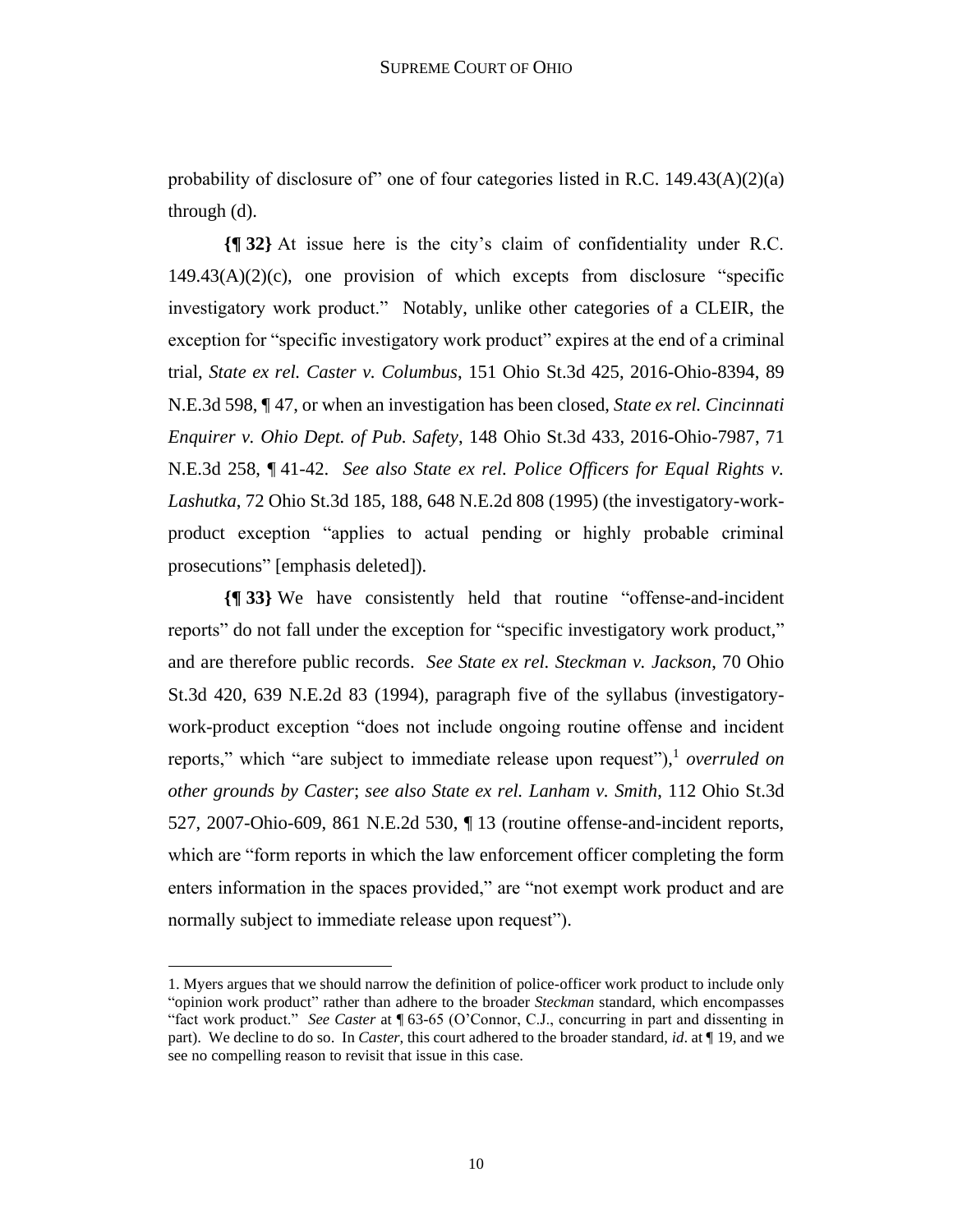### **C. Analysis of Myers's writ claim**

**{¶ 34}** As discussed, the gravamen of Myers's claim for a writ of mandamus lies in his argument that the supplement narratives constitute part of the publicrecord incident report. The city's defense is that the supplement narratives constitute "specific investigatory work product" under R.C.  $149.43(A)(2)(c)$ ; in the city's view, the public-record incident report encompasses the incident-report form and the initial narrative but does not extend to the supplement narratives.

**{¶ 35}** In support of his writ claim, Myers advances an argument that has a broader version and a narrower version. Under the broader version, all the supplement narratives are part of the public-record incident report. Under the narrower version, only some of the supplement narratives are part of the publicrecord incident report.

### *1. Whether all the supplement narratives are public records*

**{¶ 36}** Myers first argues that all the supplement narratives are part of the public-record incident reports because they are "included in the very same document" as the incident-report form. As factual support, Myers refers to the police chief's affidavit, which characterizes the incident-report form, initial narrative, and supplement narratives as parts of an overarching "investigatory record."

**{¶ 37}** In support of his position, Myers cites our decision in *State ex rel. Beacon Journal Publishing Co. v. Maurer*, 91 Ohio St.3d 54, 741 N.E.2d 511 (2001). *Maurer* addressed a media representative's request for an unredacted copy of an Ohio Uniform Incident Report:

In the space apparently to be used to describe the events, the deputy wrote "taped narrative" and attached to the incident report four typed transcripts of taped statements by law enforcement officers. These typed narrative statements were titled "Wayne County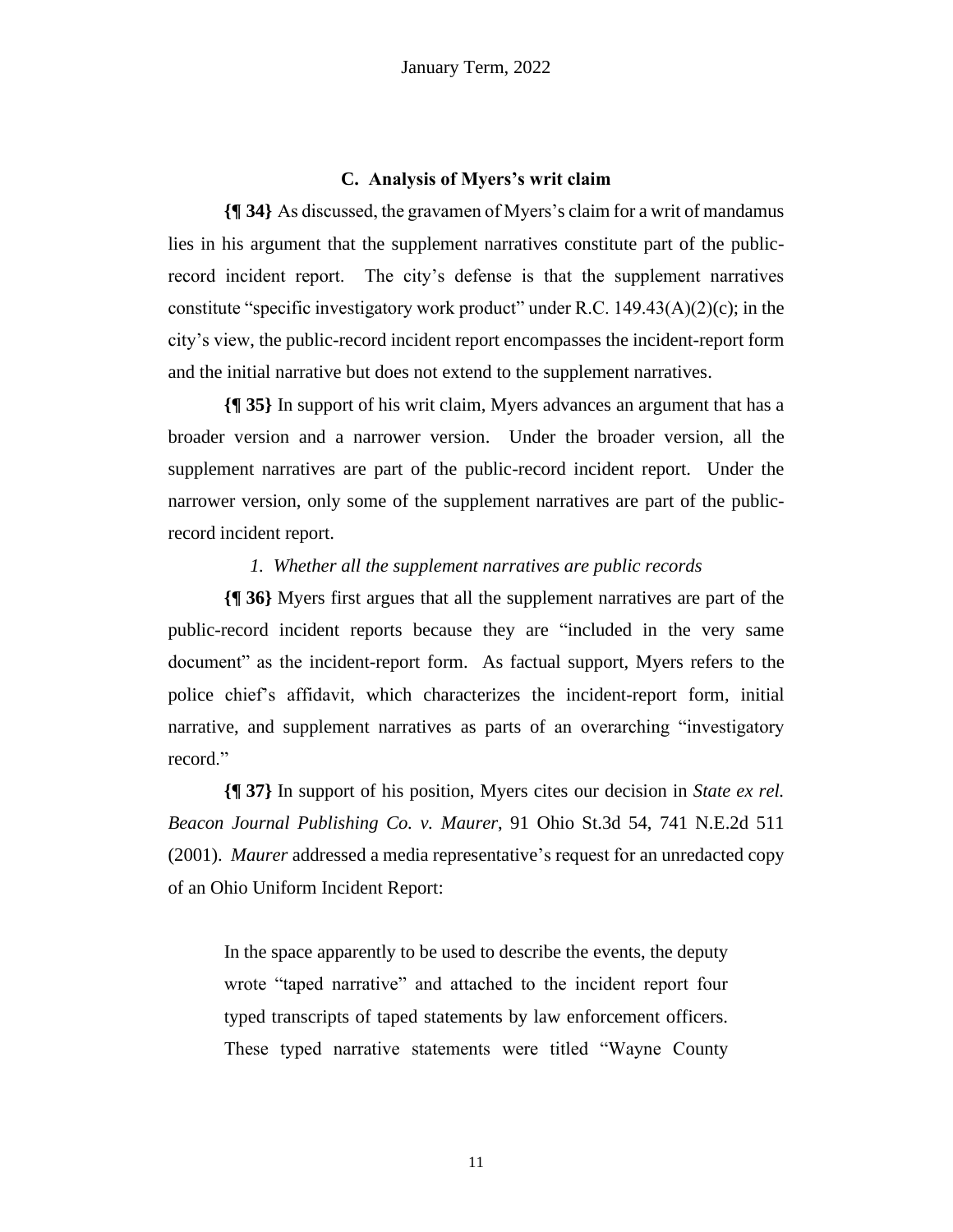Sheriff's Office Narrative/Supplementary Report." Written statements by other witnesses were also attached to the report. The incident report form total[ed] two pages in length; the typed narrative statements and witnesses' statements total[ed] thirty-five pages.

*Id*. at 54. This court held that the incident report and the narratives had to be disclosed because the officer who had completed the report "incorporated the typed narrative statements by reference in the incident report"; as a result, he "incorporated them in a public record." *Id*. at 57. " 'Once clothed with the public records cloak, the records cannot be defrocked of their [public-record] status.' " *Id*., quoting *State ex rel. Cincinnati Enquirer v. Hamilton Cty.*, 75 Ohio St.3d 374, 378, 662 N.E.2d 334 (1996).

**{¶ 38}** Myers reasons that if "documents merely 'referenced' " in the incident-report form are "by virtue of that reference, incorporated into that Report, then a fortiori narratives that are themselves part of the very same document are part of the Report as well."

**{¶ 39}** We reject Myers's contention that *all* supplement narratives are part of the public-record incident report. Contrary to Myers's argument, the police chief's affidavit does not answer the question before us, it merely poses it. The police chief regards certain documents as the public-record incident report but not the supplement narratives. Whether the supplement narratives are public records does not, however, depend on the police chief's viewing them as part of a larger investigatory record that includes the incident-report forms. Instead, the publicrecord status of the supplement narratives depends on the standards we have developed in the case law.

**{¶ 40}** Our case law provides two bases for determining whether documents qualify as part of the public-record incident report. The first is whether the

12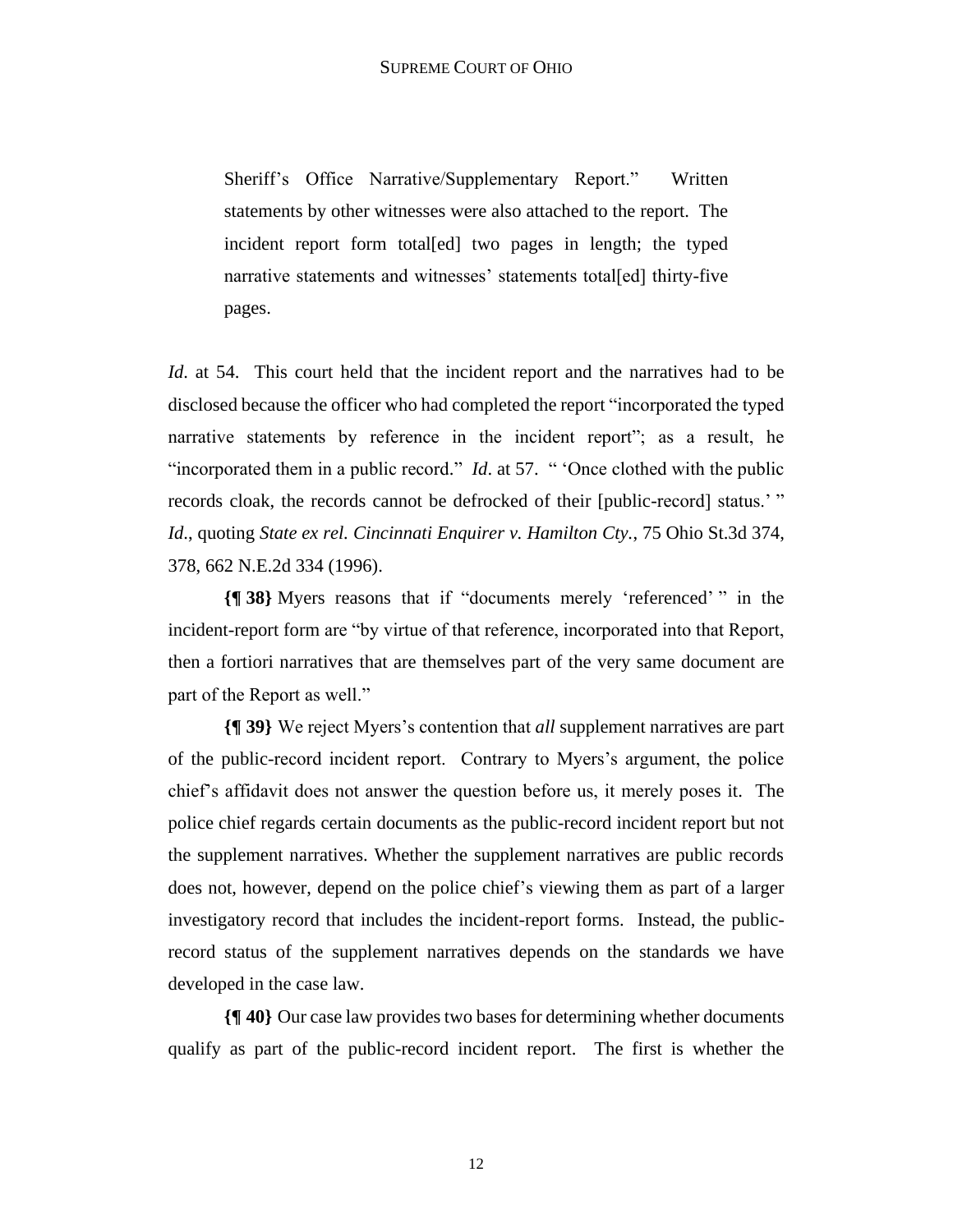document constitutes a regular incident-report form on which officers have filled in blanks with information. *See Lanham*, 112 Ohio St.3d 527, 2007-Ohio-609, 861 N.E.2d 530, ¶ 13. The second is whether the information provided initiates the investigation, *Maurer*, 91 Ohio St.3d at 56-57, 741 N.E.2d 511, as opposed to constituting work product generated after the investigation is under way.

**{¶ 41}** To demonstrate the application of these criteria, consider Myers's request No. 4, investigation No. P2015437, in which the city has disclosed the supplement narratives because the investigation is complete. In investigation No. P2015437, the incident-report form was generated on December 5, 2020, at 8:03 p.m., and the first supplement narrative was authored at 10:29 p.m. Six supplement narratives followed, three of which were created on December 7, one on December 9, one on December 13, and the final supplement narrative is dated January 25, 2021. Those later supplement narratives, which were generated days after the date and time of the incident-report form, are not part of the public-record incident report because they neither contain information included in the incident-report form nor do they supply information that initiated the investigation. As a result, because the later supplement narratives are not part of the public-record incident report, they may qualify as work product of the investigation that was initiated by the publicrecord incident report.<sup>2</sup> We therefore reject the broad version of Myers' argument.

### *2. Some supplement narratives are public records*

**{¶ 42}** Alternatively, Myers advances a narrower version of his argument by asserting that some, but not all, of the supplement narratives are public records. He contends that some of the supplement narratives that have already been

<sup>2.</sup> Myers also argues that because some of the incident-report forms "directly reference their corresponding Supplement Narratives," the content from those supplement narratives are incorporated into the public-record incident report by reference. While there is a place for "names mentioned in narratives" in the incident-report form and the word "supplement" appears next to the names of certain witnesses, the references to "supplement" in the incident-report forms merely serve to identify the names that are mentioned in the supplement narratives; they do not incorporate witness statements into the incident-report forms.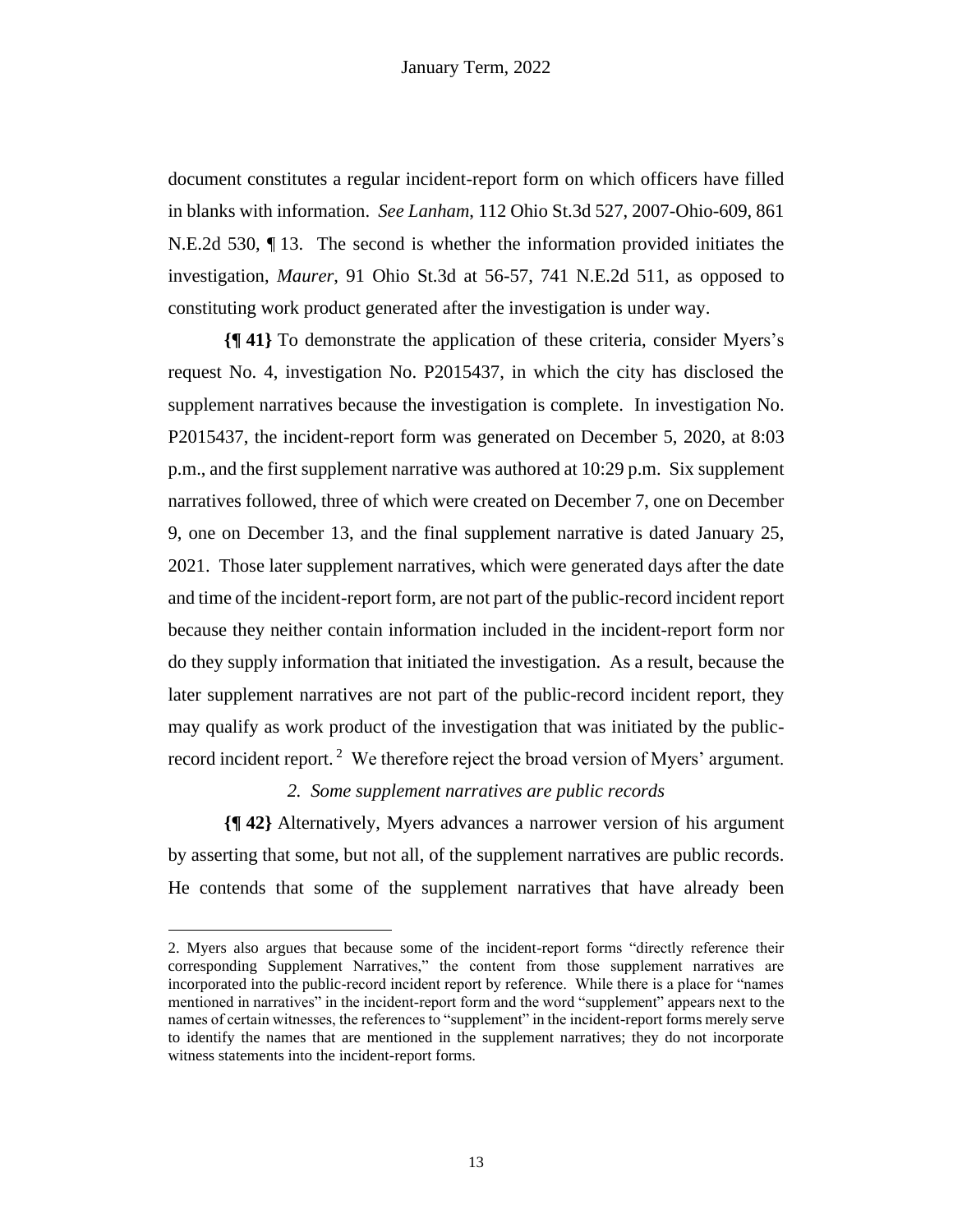produced "contain narrative derived directly from the party reporting the facts of the at-issue offense or incident to the Department." Myers surmises that the same may be true of the documents that the city has submitted for in camera review.

**{¶ 43}** We conclude that this narrower version of Myers's argument is correct. In addressing this point, it is useful to consider an example. In request No. 4, investigation No. P2015437, the city disclosed the supplement narratives because the investigation was completed. The date of the incident was December 5, 2020, and time of the incident was 8:03 p.m. The time on the initial narrative was 9:58 p.m. on the same date. The first supplement narrative was created at 10:29 p.m. on that date, approximately 30 minutes after the initial narrative. That first supplement narrative contains the responding officer's observations and witness statements. There are six supplement narratives on later dates, with the last one concluding the investigation on January 25, 2021.

**{¶ 44}** A review of the supplement narratives in investigation No. P2015437 establishes that the first supplement narrative is contemporaneous with the police response to the incident and contains information that the responding officer obtained at the scene. Because the timing and nature of the content shows that the information initiates the investigation, the first supplement narrative consists of what we will call "incident information" that properly constitutes part of the public-record incident report, even though the officer elected to label that information as a "supplement" narrative rather than an "initial" narrative.

**{¶ 45}** We hold that when a police department maintains both incidentreport forms and investigatory work product as part of the same overall investigatory record, officers' reports that contain their observations at the time that they are responding to an incident, along with initial witness statements taken at the time of the incident or immediately thereafter, are incident-report information that is a public record and may not be withheld from disclosure as "specific investigatory work product" under R.C.  $149.43(A)(2)(c)$ . To use the terminology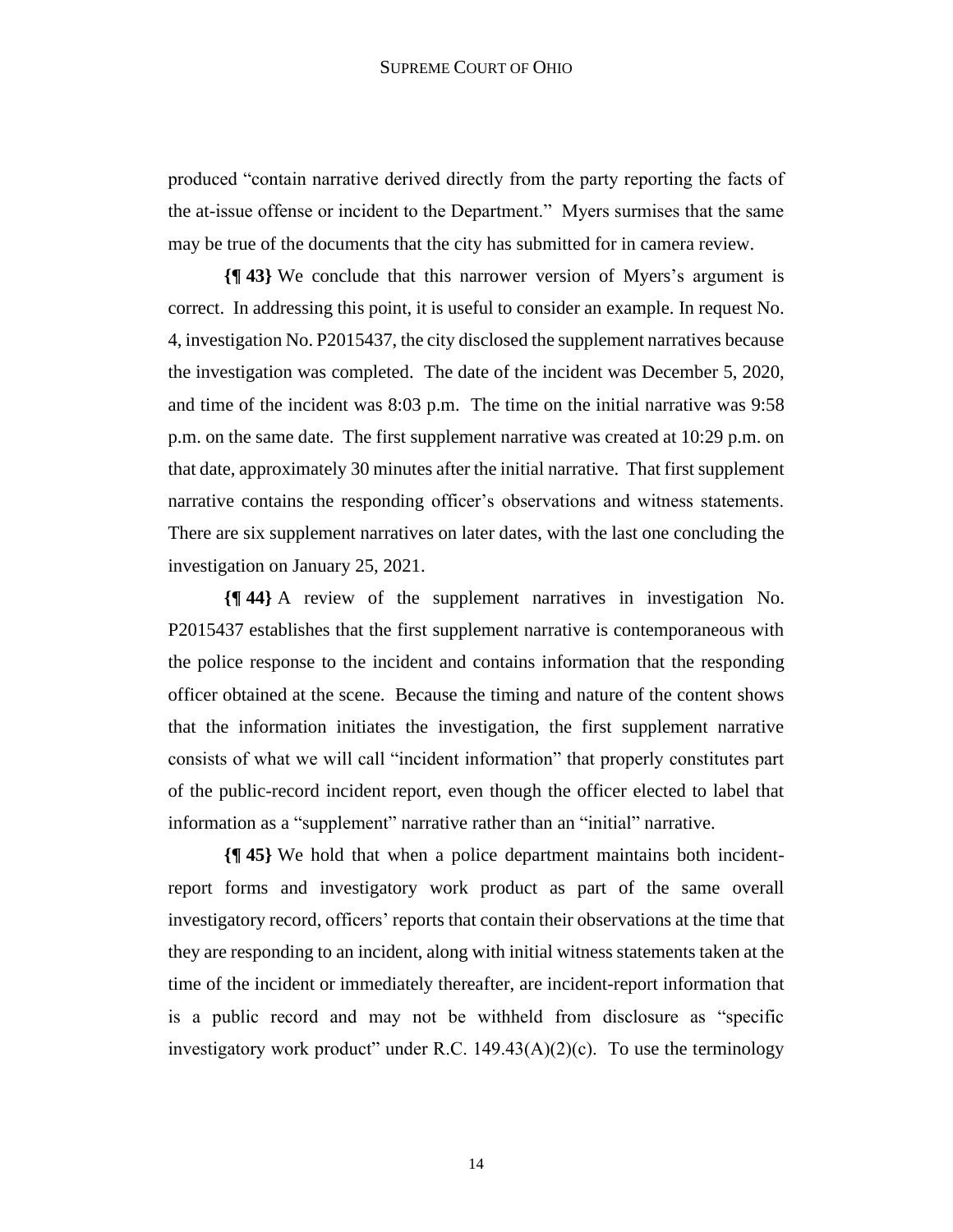of this opinion, supplement narratives that contain incident information are part of the public-record incident report, even though officers have neither included that information on the incident-report form nor incorporated it into the "initial narrative."

**{¶ 46}** We emphasize, however, that our analysis in this case does not foreclose redacting information that is part of the public-record incident report if that information qualifies for nondisclosure under a public-records exception other than "specific investigatory work product," including a different CLEIR provision. Even the information that is included in an incident-report form may, in a proper case, be redacted under a public-records exception other than the specificinvestigatory-work-product exception in R.C. 149.43(A)(2)(c). *See State ex rel. Shaughnessy v. Cleveland*, 149 Ohio St.3d 612, 2016-Ohio-8447, 76 N.E.3d 1171, ¶ 12 ("we have stated that police incident reports are subject to redactions to prevent the disclosure of exempt information"), citing *State ex rel. Beacon Journal Publishing Co. v. Akron*, 104 Ohio St.3d 399, 2004-Ohio-6557, 819 N.E.2d 1087, ¶ 55 ("although police offense-and-incident reports are generally subject to disclosure, documents containing information that is exempt under state or federal law may be redacted"), *superseded by statute on other grounds as stated in State ex rel. DiFranco v. S. Euclid*, 138 Ohio St.3d 367, 2014-Ohio-538, 7 N.E.3d 1136. In the cases before us, however, the city does not advance any exception from public-records disclosure of the supplement narratives other than the specificinvestigatory-work-product exception. Under our holding, to the extent that supplement narratives contain incident information, they do not constitute specific investigatory work product and must be disclosed if no other public-records exception justifies withholding them.

15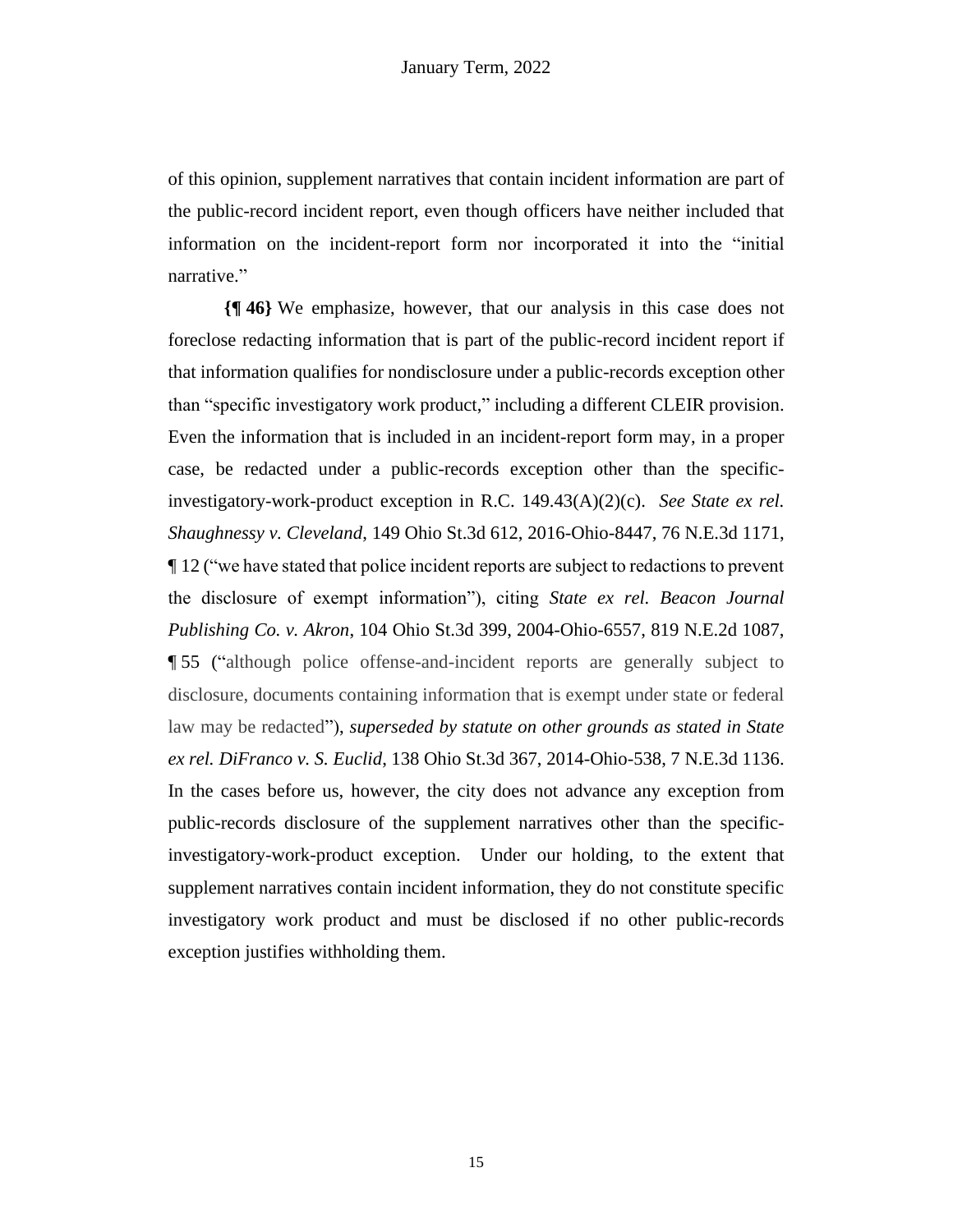# *3. Determining which supplement narratives are part of the public-record incident report*

**{¶ 47}** The next issue that must be resolved is a factual matter: which supplement narratives contain incident information and are therefore public records. Here, the most important factor is timing—the initial observations by officers and the initial witness statements taken at the physical location close to the time that the incident occurred constitute incident information that may not be regarded as specific investigatory work product, even when the information has not been incorporated into the incident-report form.

**{¶ 48}** We now review each of the investigations in which the city has submitted records for in camera review in order to identify which supplement narratives contain incident information that makes them subject to disclosure as part of the public-record incident report.

### *a. Case No. 2020-1469*

**{¶ 49}** Request No. 1: investigation No. P2015185. Myers requested this record on November 20, 2020. The date and time on this incident report are November 19, 2020, at 9:31 a.m. The initial narrative is dated November 19, 2020, at 10:23 a.m. and states, "Detective opened an investigation into a possible sexual assault. Investigation continues." The first supplement narrative, dated November 19 at 10:25 a.m., contains an account of the officer's interview of the victim. There are additional supplement narratives on later dates. The city shall disclose the first supplement narrative that is dated November 19, 2020, because it contains incident information. The remaining supplement narratives are not subject to the writ.

### *b. Case No. 2021-211*

**{¶ 50}** Request No. 2: investigation No. 18-019929. Myers requested this record on December 6, 2020. The date and time on this incident report are August 28, 2018, at 9:15 a.m. The initial narrative, dated August 28, 2018, at 9:35 a.m., states, "Detective opened an investigation into a reported sexual assault.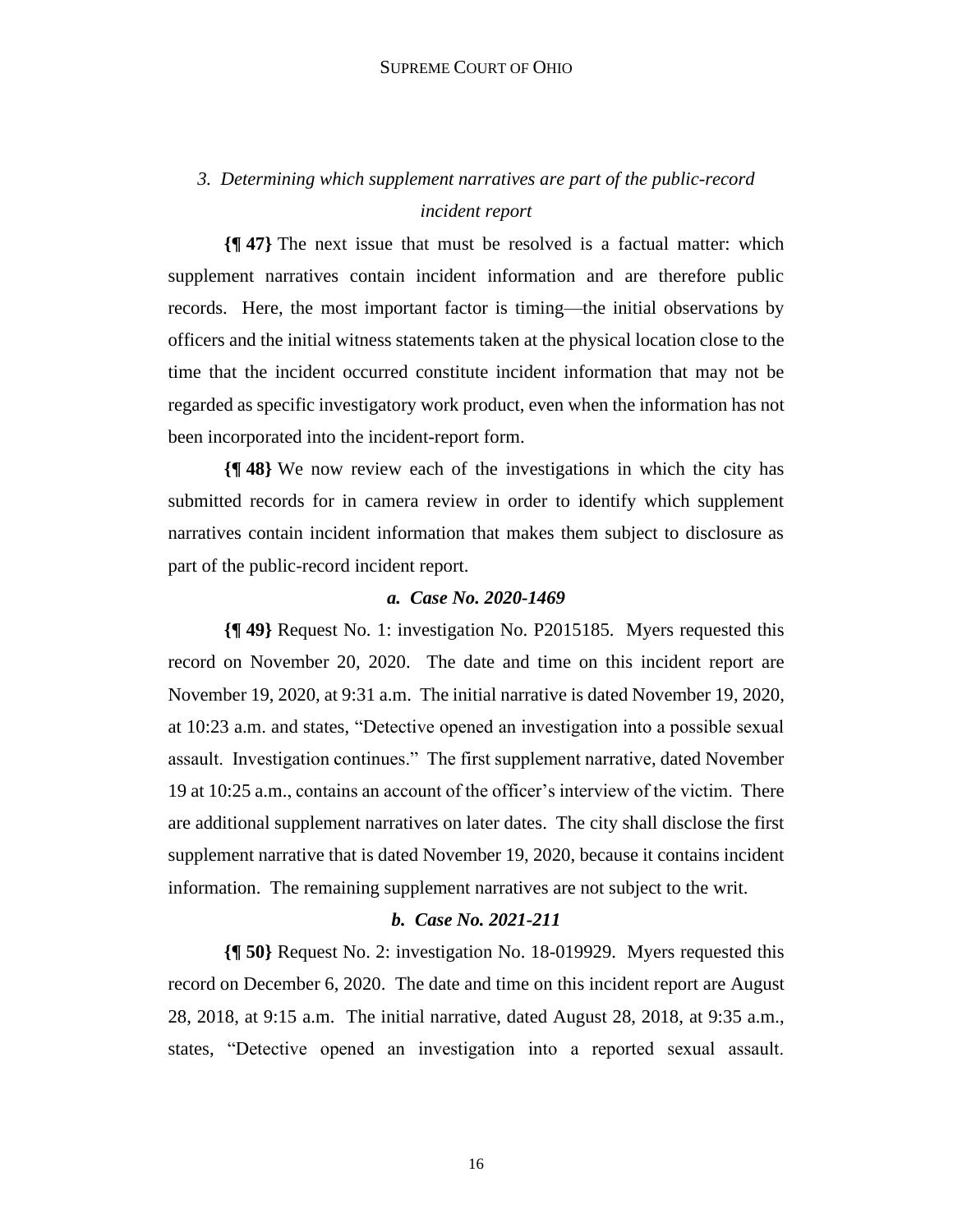Investigation ongoing." The first supplement narrative, dated April 18, 2020, at 5:31 p.m., recites the background of the investigation and investigative activity. There are additional supplement narratives on later dates. None of these supplement narratives need be disclosed because they do not contain incident information.

**{¶ 51}** Request No. 3: investigation No. P2015431. Myers requested this record on December 8, 2020. The date and time on this incident report are December 5, 2020, at 10:41 a.m. The initial narrative, dated December 5, 2020, at 2:22 p.m., states, "Dispatched on a possible deceased female." The first supplement narrative, dated December 5, 2020, at 2:24 p.m., describes the officer's impressions at the scene and initial witness statements. There is an additional supplement narrative on a later date. The city shall disclose the December 5 supplement narrative because it contains incident information.

**{¶ 52}** Request No. 5: investigation No. P2015499. Myers requested this record on December 10, 2020. The date and time on this incident report are December 9, 2020, at 6:33 a.m. The initial narrative, dated December 9, 2020, at 7:36 a.m., states, "Investigation." The first supplement narrative, dated December 9 at 8:10 a.m., describes the officer's response to the incident, the officer's impressions of the crime scene, and initial witness statements. A second supplement narrative is dated December 9 at 8:11 a.m. It is written by a different officer and describes how that officer assisted at the scene of the incident. There are additional supplement narratives on later dates. The city shall disclose the first and second supplement narratives, dated December 9, because they contain incident information. The remaining supplement narratives are not subject to the writ.

**{¶ 53}** Request No. 9: investigation No. P2100352. Myers requested this record on January 26, 2021. The date and time on this incident report are January 23, 2021, at 8:35 p.m. The initial narrative, dated January 23, 2021, at 11:51 p.m., states, "Report taken." The first supplement narrative, dated January 23, 2021, at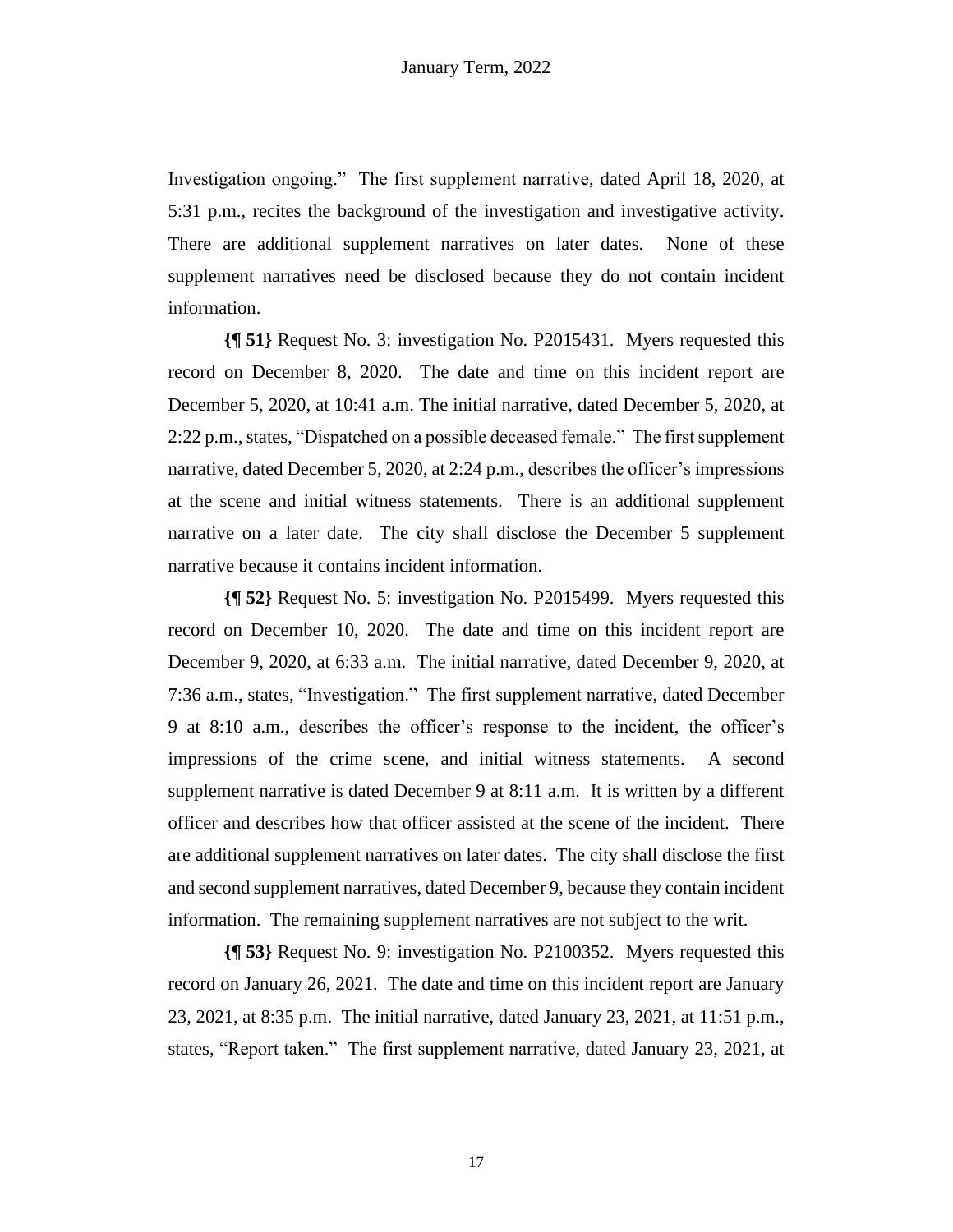11:51 p.m., describes the officer's impressions at the scene, presents initial witness statements, and specifies further actions by the officer. There are additional supplement narratives on later dates. The city shall disclose the January 23 supplement narrative because it contains incident information. The remaining supplement narratives are not subject to the writ.

**{¶ 54}** In light of the foregoing discussion of the records submitted for in camera review, we issue a writ of mandamus requiring the city to disclose those supplement narratives that we have identified as containing incident information.

# **D. Statutory damages**

**{¶ 55}** Under R.C. 149.43(C)(2), a "requester shall be entitled to recover" statutory damages when (1) he submits a written public-records request "by hand delivery, electronic submission, or certified mail," (2) the request "fairly describes the public record or class of public records to the public office or person responsible for the requested public records," and (3) "a court determines that the public office or the person responsible for public records failed to comply with an obligation" imposed by R.C. 149.43(B). Statutory damages accrue at \$100 "for each business day during which the public office or person responsible for the requested public records failed to comply" with R.C. 149.43(B), "beginning with the day on which the requester files a mandamus action to recover statutory damages, up to a maximum of one thousand dollars." *Id.*

**{¶ 56}** Myers submitted his public-records requests by email, which triggers R.C. 149.43(C)(2). Myers advances four types of statutory-damage claims:

- 1. Damages for the city's failure to promptly disclose incident-report forms;
- 2. Damages for the city's failure to promptly disclose supplement narratives that are public records because they contain incident information (i.e., the supplement narratives that are subject to the writ in these cases);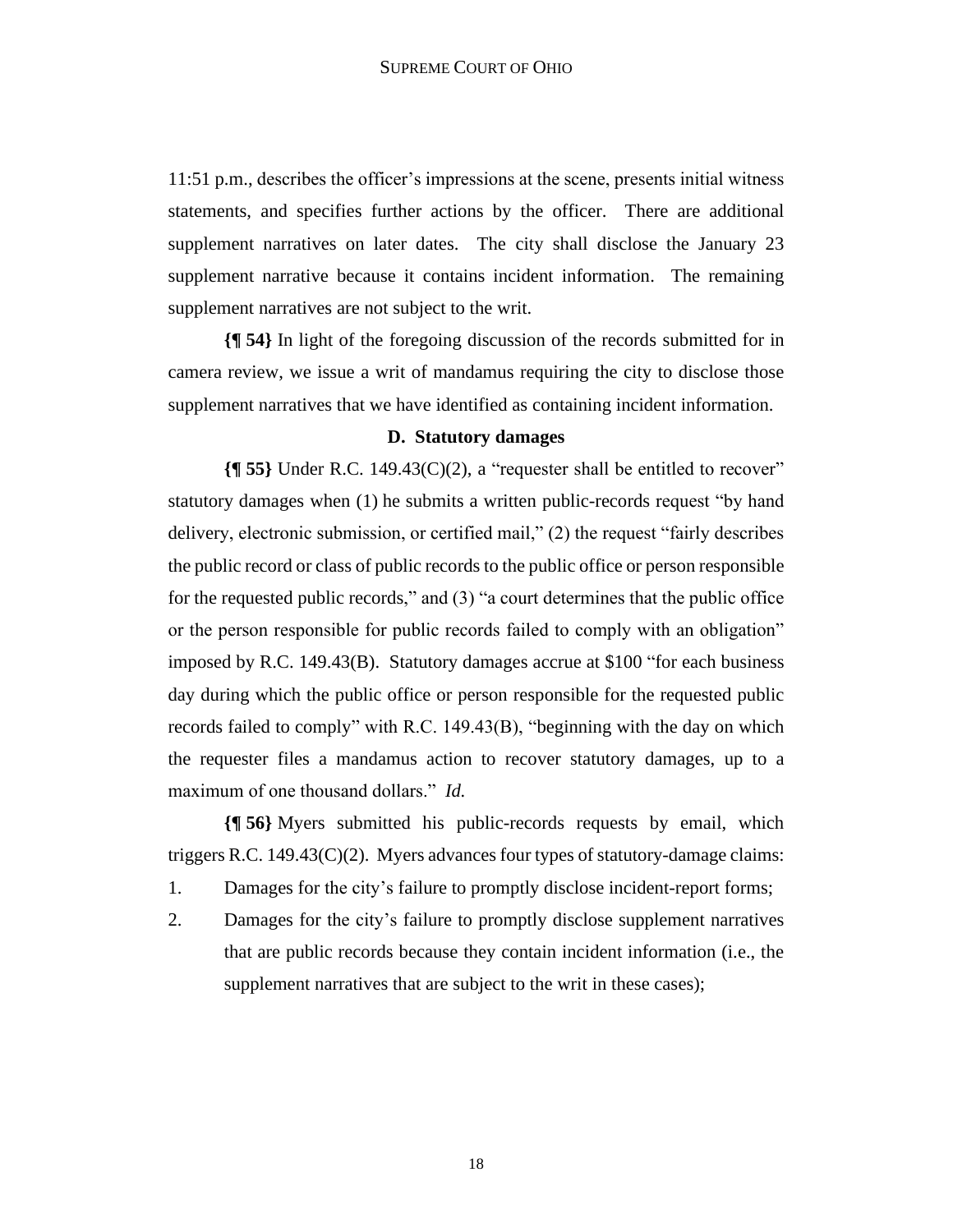- 3. Damages for the city's failure to promptly disclose supplement narratives that were originally investigatory work product in those investigations that have been completed; and
- 4. Damages for the city's failure to promptly provide a reasoned denial of Myers' requests including citation to legal authority.

**{¶ 57}** In connection with considering each specific claim, three general questions arise: (1) whether Myers's request for nine incident reports should be treated as distinct records requests for purposes of assessing statutory damages, (2) whether we should assess separate damage awards for the city's violations of R.C. 149.43(B) if those violations relate to one records request, and (3) whether damages that would otherwise accrue should be abated on the ground that the city acted reasonably (though unlawfully) in withholding certain records.

*1. Precedent prohibits "stacking" damages but permits multiple awards of damages with respect to distinct records requests*

**{¶ 58}** This court has held that R.C. 149.43(C)(2) " 'does not permit stacking of multiple damage awards based on what is essentially the same records request.' " *State ex rel. Ware v. Akron*, 164 Ohio St.3d 557, 2021-Ohio-624, 174 N.E.3d 724, ¶ 22, quoting *State ex rel. Dehler v. Kelly*, 127 Ohio St.3d 309, 2010- Ohio-5724, 939 N.E.2d 828, ¶ 4. A requester who has made one public-records request may typically recover only \$100 for each business day that a public office fails to comply with its obligation, even when the requester identifies multiple violations of R.C. 149.43(B) for a particular business day. *See State ex rel. DiFranco v. S. Euclid*, 144 Ohio St.3d 565, 2015-Ohio-4914, 45 N.E.3d 981,  $\P$  28-29. And R.C. 149.43(C)(2) imposes a \$1,000 cap on the damages that a requester may recover for a records request.

**{¶ 59}** Since the requester is entitled to one damage award for each publicrecords request, we must determine what constitutes a single request. The city argues in its merit brief that "all nine of Relator's requests" amount to "essentially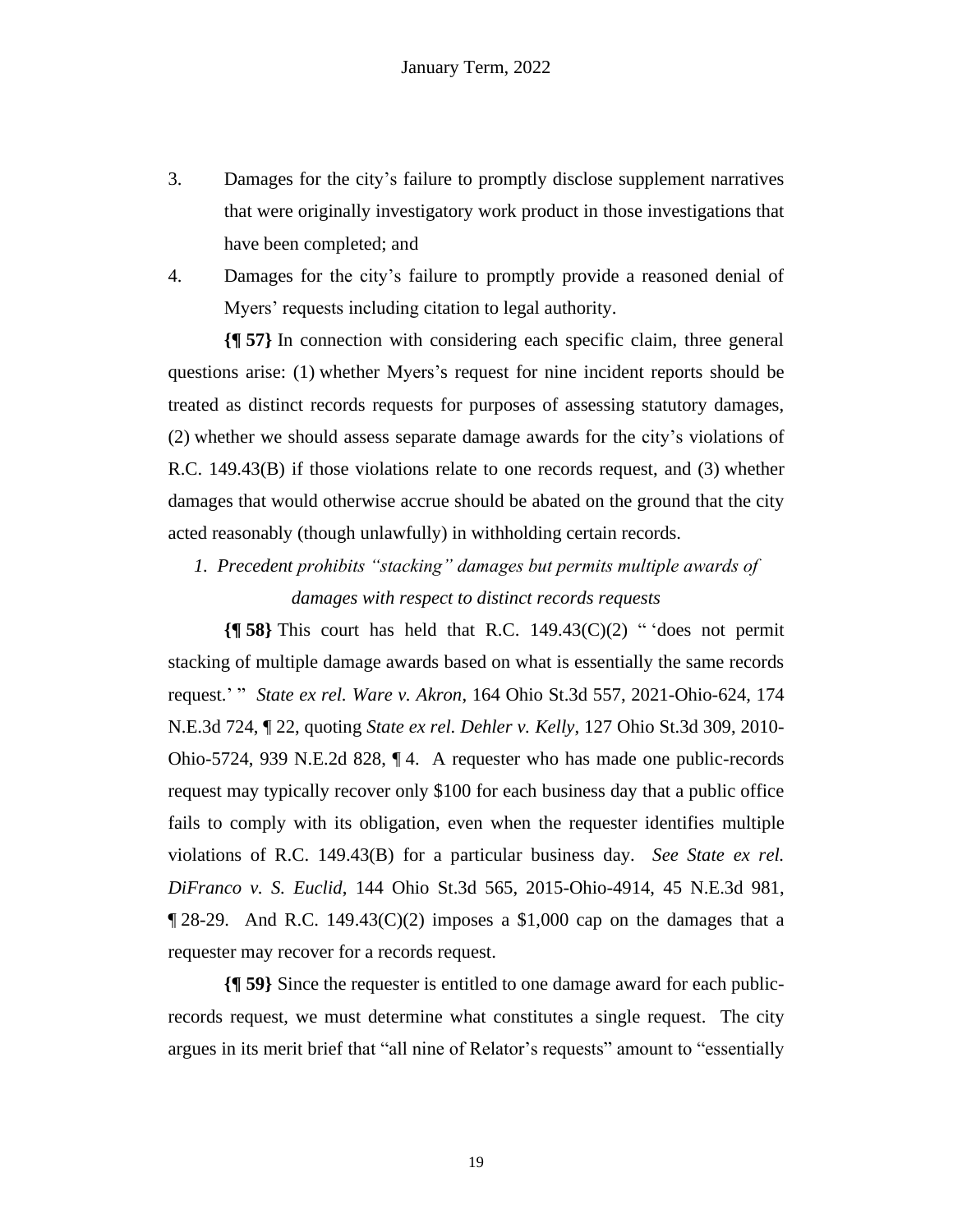the same records request." We disagree. Each of Myers's requests relates to a separate public-record incident report, and—with one exception that is noted below—each request was made in a separate email on a different date. *Compare Ware* at  $\P$  22 (two letters that were included in one certified-mailed envelope, both of which requested police-department personnel information, were treated as a single records request for purposes of calculating statutory damages). The antistacking principle does not prohibit multiple statutory-damage awards when violations occur in connection with different records requests.

# *2. Myers is entitled to statutory damages for the city's failure to promptly disclose incident-report forms*

**{¶ 60}** As already discussed above, with respect to six of Myers's nine records requests, the city failed to make the incident-report forms available *promptly*, as required by R.C. 149.43(B)(1). Instead of producing the incidentreport forms themselves, the city initially relied on Kinzer's daily media report to provide Myers with the information that was contained in the incident reports. But a records request is a request not for information but for an existing record. *See State ex rel. Morgan v. New Lexington*, 112 Ohio St.3d 33, 2006-Ohio-6365, 857 N.E.2d 1208, ¶ 30. Once the record has been requested, R.C. 149.43(B) requires that the public office "promptly" make it available to the requester.

**{¶ 61}** Although these violations trigger R.C. 149.43(C)(2), the statutorydamage provision, it is appropriate to consider whether to abate damages under R.C.  $149.43(C)(2)(a)$  and (b). Those provisions authorize us to reduce or not to award statutory damages if we find (1) that "a well-informed public office \*\*\* reasonably would believe that the conduct \* \* \* that allegedly constitutes a failure to comply with an obligation" imposed by R.C. 149.43(B) did not constitute such a failure "based on the ordinary application of statutory law and case law as it existed at the time of the conduct," R.C.  $149.43(C)(2)(a)$ , and (2) that "a wellinformed public office \* \* \* reasonably would believe that [its] conduct \* \* \*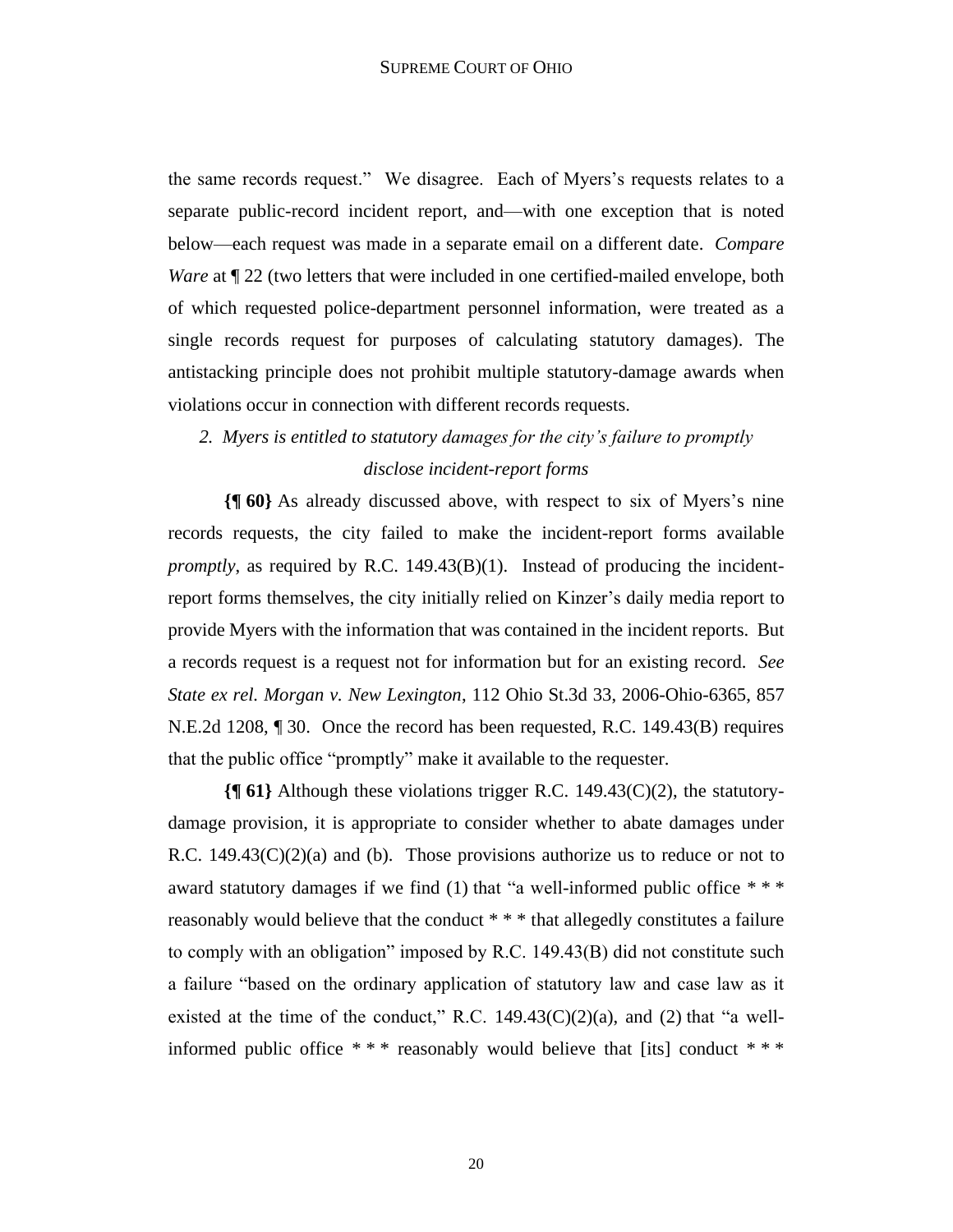would serve the public policy that underlies the authority that is asserted as permitting that conduct," R.C.  $149.43(C)(2)(b)$ .

**{¶ 62}** The city's failure to promptly disclose incident-report forms does not satisfy either of these criteria. In *Steckman*, 70 Ohio St.3d 420, 639 N.E.2d 83, and in later cases, we stated that incident reports constitute public records and do not constitute confidential work product. Here, the city did not misunderstand Myers's request; instead, it misunderstood its clearly established duties under R.C. 149.43. Accordingly, the city violated its statutory obligation under R.C. 149.43(B)(1) to promptly provide the incident-report forms to Myers, and Myers is entitled to statutory damages.

**{¶ 63}** We must now compute the amount of statutory damages to which Myers is entitled. In case No. 2020-1469, the incident-report form was not disclosed until more than ten days after Myers filed the complaint for a writ of mandamus—the complaint was filed in this court on December 4, 2020, and the incident report was not produced until January 8, 2021. Accordingly, Myers is entitled to an award of \$1,000 in statutory damages for the city's violation of its prompt-disclosure requirement in case No. 2020-1469.

**{¶ 64}** In case No. 2021-0211, with respect to five of the eight incidentreport forms that Myers requested, the city did not disclose the incident-report forms until two days after Myers filed the complaint for a writ of mandamus—the complaint was filed in this court on February 16, 2021, and the incident-report forms were provided on February 18, 2021, two business days later. Importantly, however, two of the public-record incident reports were sought in the same email.<sup>3</sup>

<sup>3.</sup> The award of statutory damages for the untimely disclosure of the incident-report forms in case No. 2021-0211 pertains to request Nos. 2 through 6 (investigation Nos. 18-019929, P2015431, P2015437, P2015499, and P2015606). Request Nos. 3 and 4 (investigation Nos. P2015431 and P2015437) were included in the same email that Myers sent on December 8, 2020. We will treat that email as a single records request for purposes of statutory damages.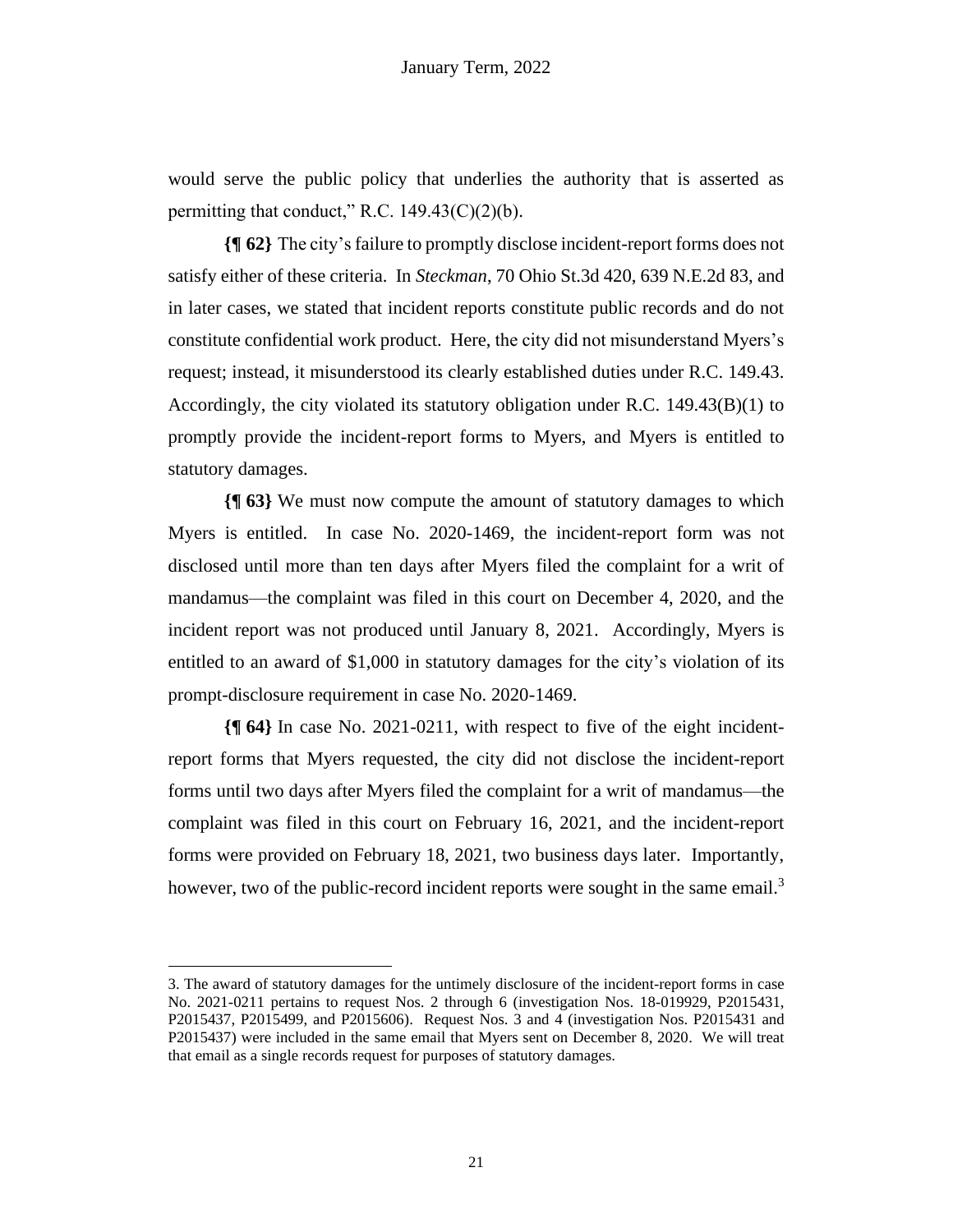Because of the antistacking principle, Myers is limited to one award of statutory damages for that single email request.

**{¶ 65}** To compute the amount of damages, we assess \$100 "for each business day" of the city's noncompliance "beginning with the day on which [Myers] file[ed] [the] mandamus action." *See* R.C. 149.43(C)(2). Myers is entitled to \$200 for two days—the day on which he filed the complaint in case No. 2021- 0211 and the following day—multiplied by the four separate requests in which incident-report forms were not promptly produced—a total of \$800 damages. We therefore award Myers \$800 for the city's failure to promptly disclose a total of five incident report-forms for four separate public-records requests. Adding this amount to the \$1,000 we awarded Myers in case No. 2020-1469, we arrive at a total damages award of \$1,800.

*3. Statutory damages relating to the city's delayed disclosure of those supplement narratives that contain the incident information will be abated*

**{¶ 66}** Myers also seeks statutory damages for the city's delay in disclosing the supplement narratives that contain incident information that makes them part of the public-record incident report—in other words, the supplement narratives that are required to be disclosed by the writ that we are issuing. By extension, this claim could encompass the delay in disclosing supplement narratives that contain incident information with respect to the four investigations in which the city has already disclosed all the supplement narratives.<sup>4</sup>

**{¶ 67}** If we determine that we should abate the claim for statutory damages under R.C.  $149.43(C)(2)(a)$  and (b), however, the amount of the damages is moot. In the context of the city's failure to disclose the supplement narratives that are subject to the writ, we find that the city behaved reasonably under R.C. 149.43(C)(2)(a) and (b). First, under R.C. 149.43(C)(2)(a), the city could

<sup>4.</sup> This aspect of Myers's argument involves request Nos. 4, 6, 7, and 8 (investigation Nos. P2015437, P2015606, P2100231, and P2100318).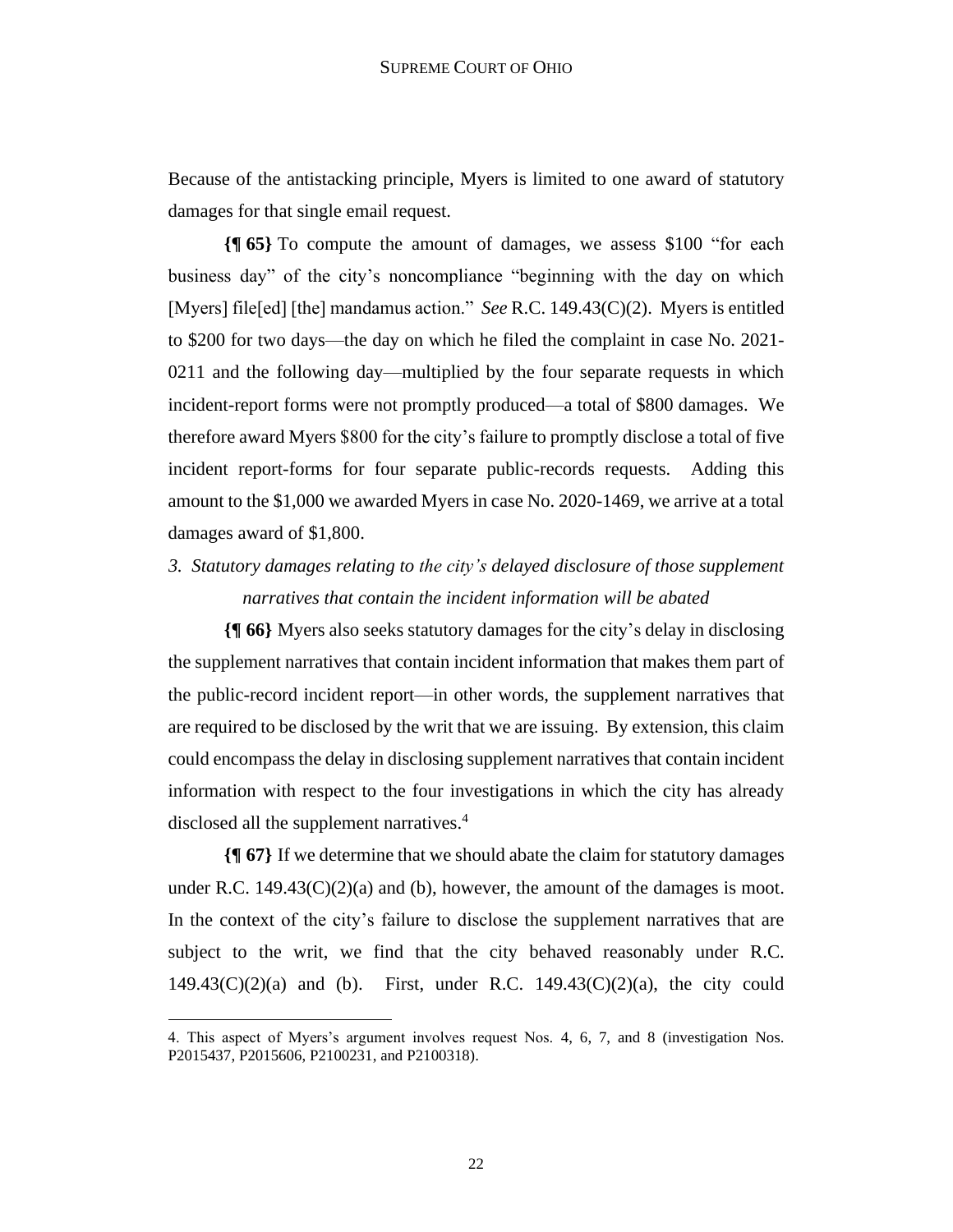reasonably have believed that it was proper to withhold the supplement narratives to protect the fruits of its investigation from disclosure, and the reasonableness of this position receives support from our decision to deny the writ with respect to most of the supplement narratives. Second, under R.C.  $149.43(C)(2)(b)$ , the city could also have reasonably believed that withholding the information that is contained in the supplement narratives served the public policy of keeping the city's investigatory work product confidential. Accordingly, we will abate the statutory damages that are associated with the city's failure to disclose the supplement narratives that contain incident information.

*4. Myers has not shown that he is entitled to statutory damages for the city's delayed disclosure of the investigatory work product in the completed investigations*

**{¶ 68}** The next claim for statutory damages concerns request Nos. 4, 6, 7, and 8 (investigation Nos. P2015437, P2015606, P2100231, and P2100318), in which the city has disclosed all the supplement narratives on the ground that the investigations have been completed and closed—in other words, the disclosure includes those supplement narratives that qualified as investigatory work product while the investigations were still ongoing. Here, Myers contends that the city did not *promptly* disclose the public-record investigatory reports. Because two business days elapsed, beginning with the date on which Myers filed the complaint in case No. 2021-0211 before full disclosure, Myers seeks \$800 in statutory damages.

**{¶ 69}** We have already determined that in case No. 2021-0211, Myers is entitled to \$200 in statutory damages for the city's failure to promptly disclose the incident-report forms, and that determination includes two requests we are now considering: request Nos. 4 and 6 (investigation Nos. P2015437 and P2015606). The antistacking principle would bar any further award of statutory damages for those requests. That leaves request Nos. 7 and 8 (investigation Nos. P2100231 and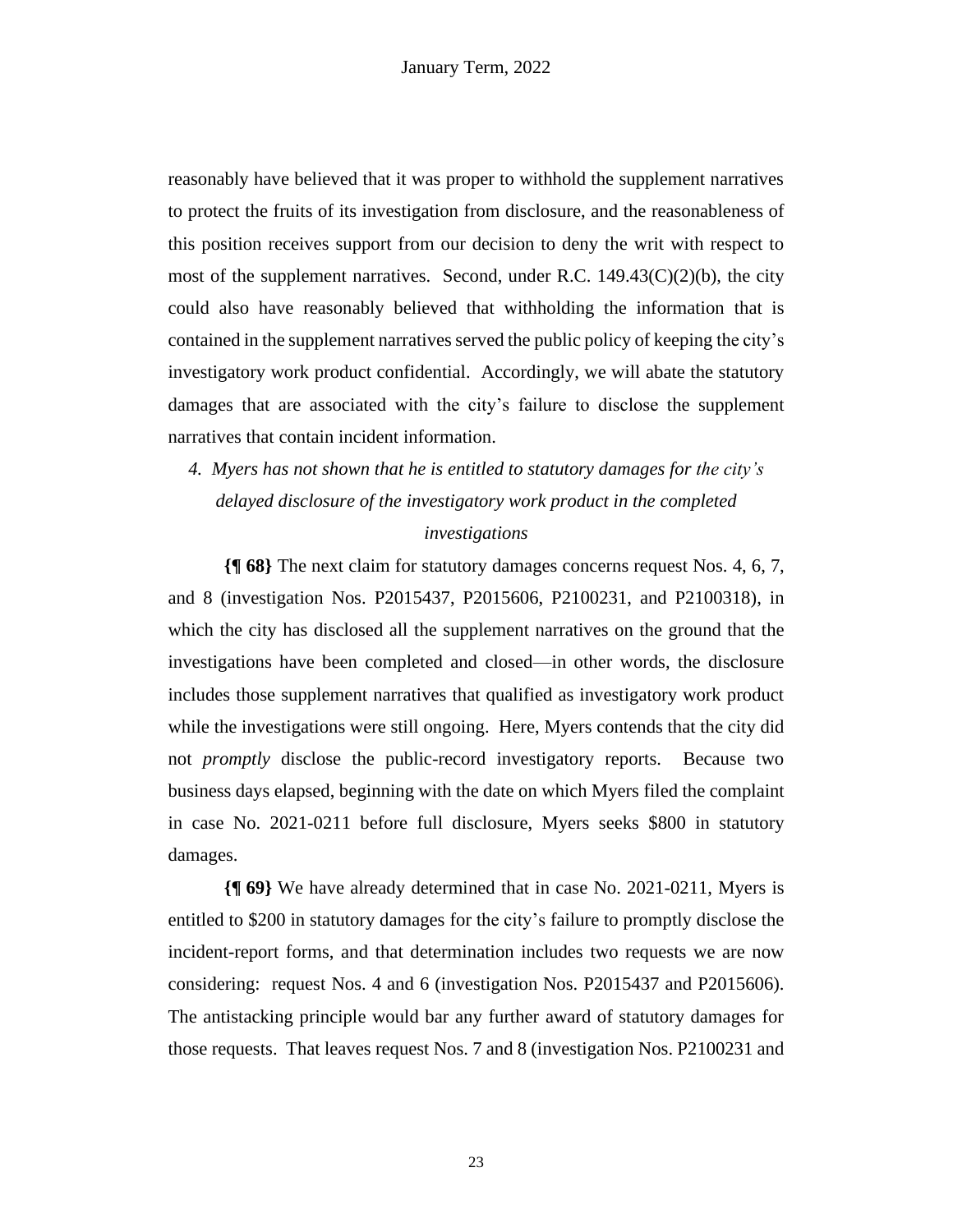P2100318). Myers's claim for statutory damages in this context would amount to an additional \$400 (\$100 for the day on which Myers filed the complaint and the day thereafter, multiplied by two).

**{¶ 70}** Because the status of these particular supplement narratives depends on whether and when the investigations were complete, Myers has the burden to show that disclosure was not made promptly after completion of the investigation. We conclude that Myers has not met that burden. With respect to investigation No. P2100231, the final supplement narrative is dated January 15, 2021, and it ends by stating: "Investigation continues." By contrast, in investigation No. P2100318, the final supplement narrative is dated February 10, 2021, and states: "Case closed." Myers filed the complaint in case No. 2021-0211 on February 16, and the investigatory record in each of those two matters was produced two days later.

**{¶ 71}** This evidence does not show that the city unreasonably delayed the disclosure of the supplement narratives. In P2100231, at the time Myers made his request on January 18, 2021, the final supplement narrative stated the investigation was continuing; as a result, the city needed to make a subsequent determination as to whether the investigation had been completed. The city both determined that the investigation was complete and produced the full record within the month after Myers made the request. In P2100318, the delay in producing the full record after the case had been closed was a week and a day. Myers has not shown the delay to be unreasonable in either situation.

# *5. Myers is not entitled to damages relating to the city's failure to promptly cite authority in support of its denial of Myers's request for supplement narratives*

**{¶ 72}** Myers also claims damages because of the city's delay in providing the statutory basis for withholding the requested supplement narratives. R.C.  $149.43(B)(3)$  requires that a written denial to a written public-records request "provide the requester with an explanation, including legal authority, setting forth why the request was denied." In case No. 2020-1469, the city provided a denial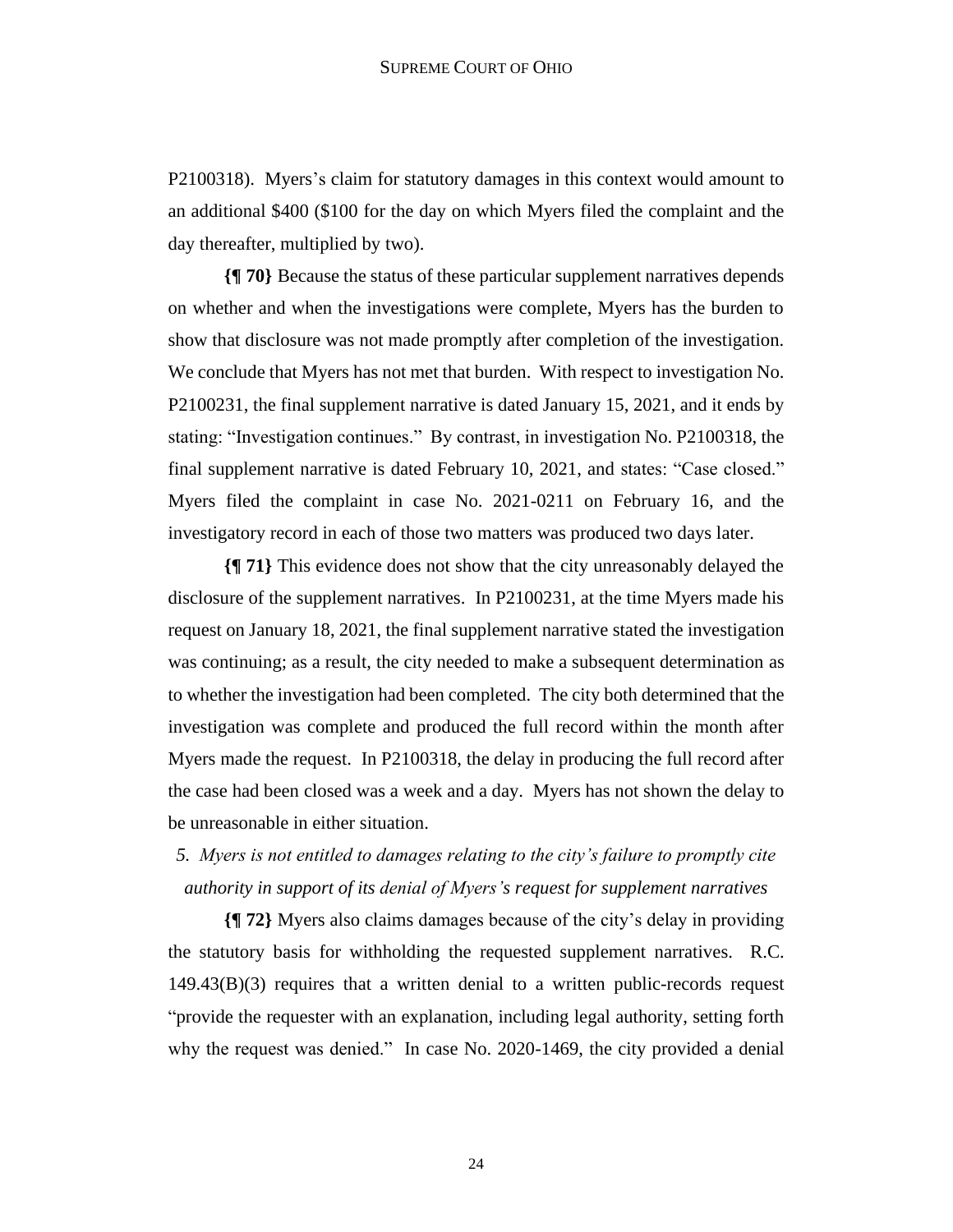with a citation to a statute on December 11, 2020, seven days after Myers filed the complaint. However, the city did not provide a denial with a statutory citation with respect to any of the other requests until after the mandamus action was filed. Myers seeks statutory damages for the city's delay in providing a denial that is compliant with R.C. 149.43(B)(3).

**{¶ 73}** We deny this portion of Myers's damages claim for two reasons. First, R.C. 149.43(B)(3)—unlike R.C. 149.43(B)(1)—does not contain a requirement that the denial be "prompt." *See State ex rel. Ware v. Giavasis*, 160 Ohio St.3d 383, 2020-Ohio-3700, 157 N.E.3d 710, ¶ 12. As a result, the city's delay in providing Myers with an explanation for its denial does not by itself entitle Myers to an award of statutory damages. Second, although the city did not provide a formal explanation with respect to each of his records requests, the email exchanges between Myers and the police chief in case No. 2020-1469 furnished Myers with a general explanation of the city's position. Accordingly, we deny statutory damages based on the city's delay in explaining its denial of Myers's requests for the supplement narratives.

#### **E. Attorney fees**

**{¶ 74}** We may award attorney fees when we order a public office to comply with R.C. 149.43 $(B)$ . R.C. 149.43 $(C)(3)(b)$  "outlines four different triggering events that grant a court discretion to order reasonable attorney fees in a public-records case." *State ex rel. Rogers v. Dept. of Rehab. & Corr*., 155 Ohio St.3d 545, 2018-Ohio-5111, 122 N.E.3d 1208, ¶ 32. Myers seeks attorney fees under R.C. 149.43(C)(3)(b).

**{¶ 75}** However, R.C. 149.43(C)(3)(c) states that attorney fees should not be awarded when a court determines that the public office "reasonably would believe that the conduct or threatened conduct of the public office or person responsible for the requested public records did not constitute a failure to comply with an obligation in accordance with" R.C. 149.43(B) and that the public office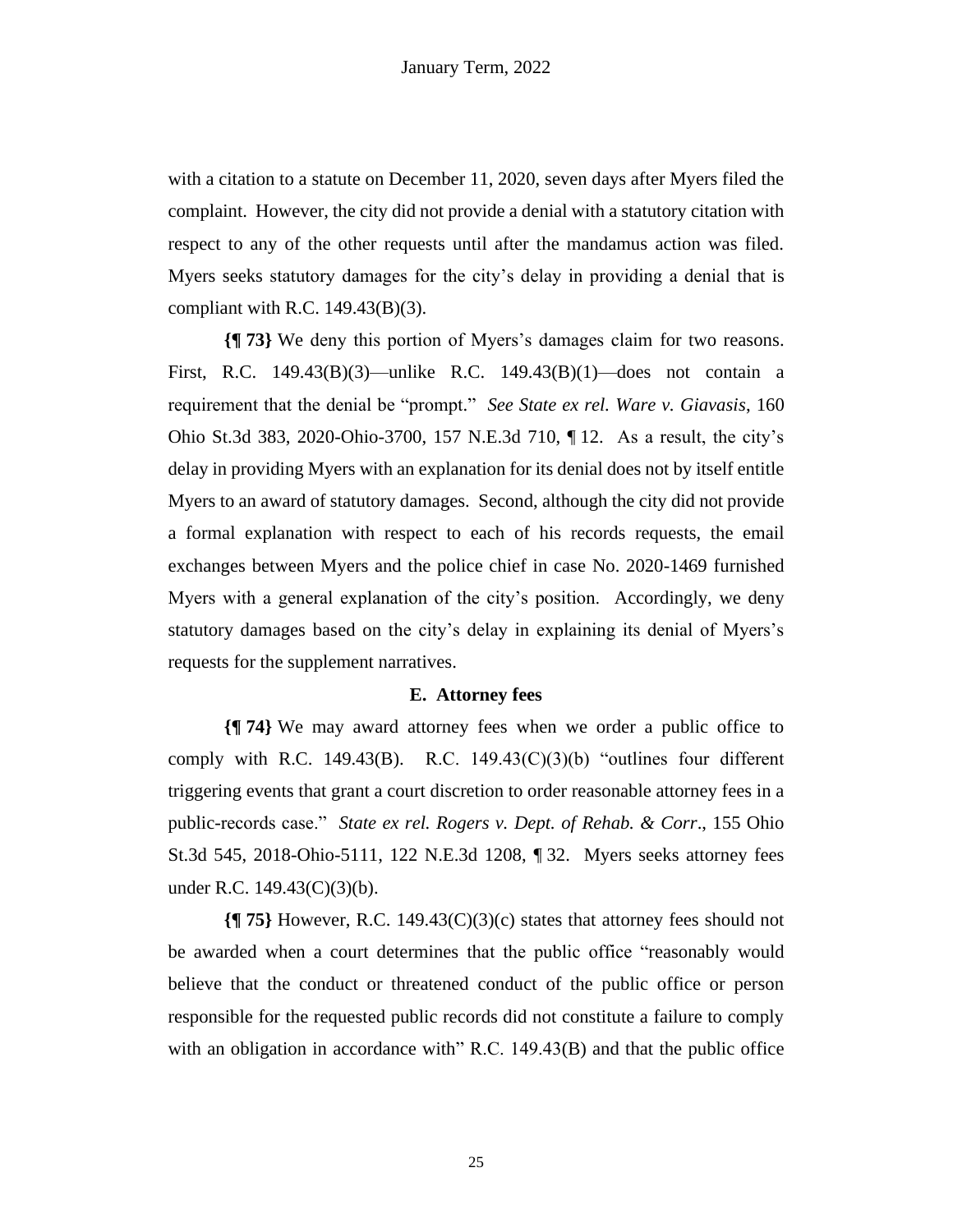"reasonably would believe that the conduct or threatened conduct of the public office or person responsible for the requested public records would serve the public policy that underlies the authority that is asserted as permitting that conduct or threatened conduct."

**{¶ 76}** We have already made a similar determination in connection with abating statutory damages associated with the city's failure to disclose supplement narratives that contain incident information. Using that same logic, we conclude that awarding attorney fees is inappropriate here because the city could have reasonably believed that it could withhold the supplement narratives and that doing so would fulfill the public policy behind the investigatory-work-product exception. Indeed, Myers does not cite any legal authority in which supplementary parts of an investigatory record have been held to be public records. *See State ex rel. Summers v. Fox*, 164 Ohio St.3d 583, 2021-Ohio-2061, 174 N.E.3d 747, ¶ 14. We deny Myers's request for an award of attorney fees.

### **F. Costs**

**{¶ 77}** Myers also requests an award of court costs. R.C. 149.43(C)(3)(a)(i) states: "If the court orders the public office or the person responsible for the public record to comply with [R.C. 149.43(B)], the court shall determine and award to the relator all court costs." Because we are granting a partial writ of mandamus, we award court costs to Myers.

#### **III. CONCLUSION**

**{¶ 78}** For the foregoing reasons, we grant Myers a partial writ of mandamus requiring the city to disclose some, but not all, of the supplement narratives at issue. Stated generally, the city must disclose those supplement narratives that we have previously found to contain incident information—but the city need not disclose any other supplement narratives. More specifically, the city must disclose: (1) the first supplement narrative for investigation No. P2015185, dated November 19, 2020, at 10:25 a.m., (2) the first supplement narrative for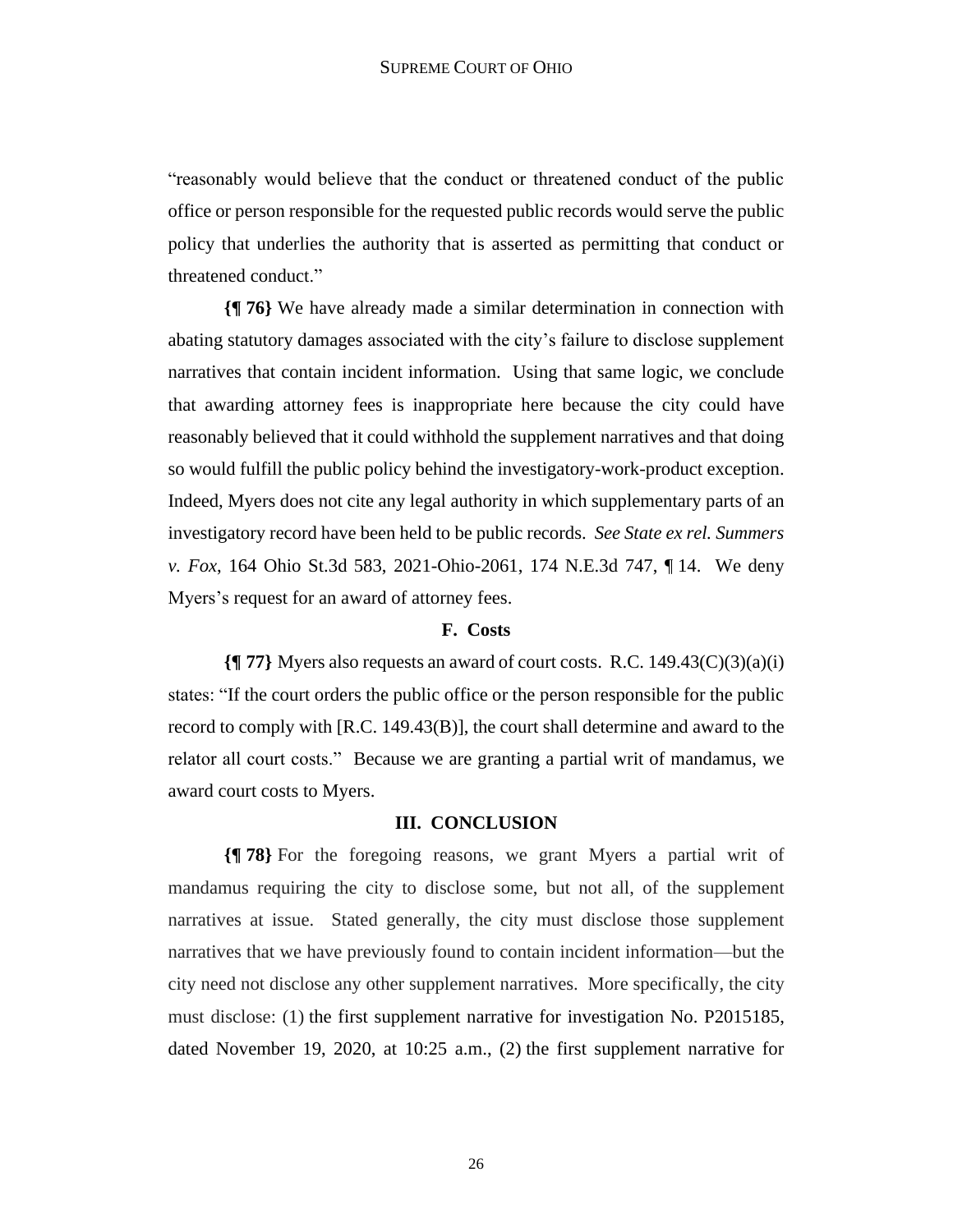investigation No. P2015431, dated December 5, 2020, at 2:24 p.m., (3) the first and second supplement narratives for investigation No. P2015499, dated December 9, 2020, at 8:10 a.m. and 8:11 a.m., and (4) the first supplement narrative for investigation No. P2100352, dated January 23, 2021, at 11:51 p.m. We are not ordering the city to disclose any of the supplement narratives for investigation No. 18-019929. We also award Myers statutory damages in the amount of \$1,800. We award costs to Myers, but we deny his request for an award of attorney fees.

Judgment accordingly.

O'CONNOR, C.J., and DONNELLY, STEWART, and BRUNNER, JJ., concur.

KENNEDY, J., concurs in part and dissents in part, with an opinion joined by DEWINE, J.

FISCHER, J., concurs in the court's judgment granting a partial writ but dissents from the court's judgment as to the award of damages and costs.

\_\_\_\_\_\_\_\_\_\_\_\_\_\_\_\_\_

### **KENNEDY, J., concurring in part and dissenting in part.**

**{¶ 79}** Today, the majority modifies the definition of what "specific investigatory work product" is under R.C.  $149.43(A)(2)(c)$ . By doing so, it needlessly complicates a standard that was settled almost 30 years ago in *State ex rel. Steckman v. Jackson*, 70 Ohio St.3d 420, 639 N.E.2d 83 (1994). In *Steckman*, this court held that "information assembled by law enforcement officials in connection with a probable or pending criminal proceeding" is "specific investigatory work product" and is therefore exempt from disclosure. *Id*. at paragraph five of the syllabus, *overruled on other grounds by State ex rel. Caster v. Columbus*, 151 Ohio St.3d 425, 2016-Ohio-8394, 89 N.E.3d 598. The majority's change to *Steckman*'s definition to include *when* a report is created and *how* a police department maintains the record will certainly cause confusion and spur litigation for years to come.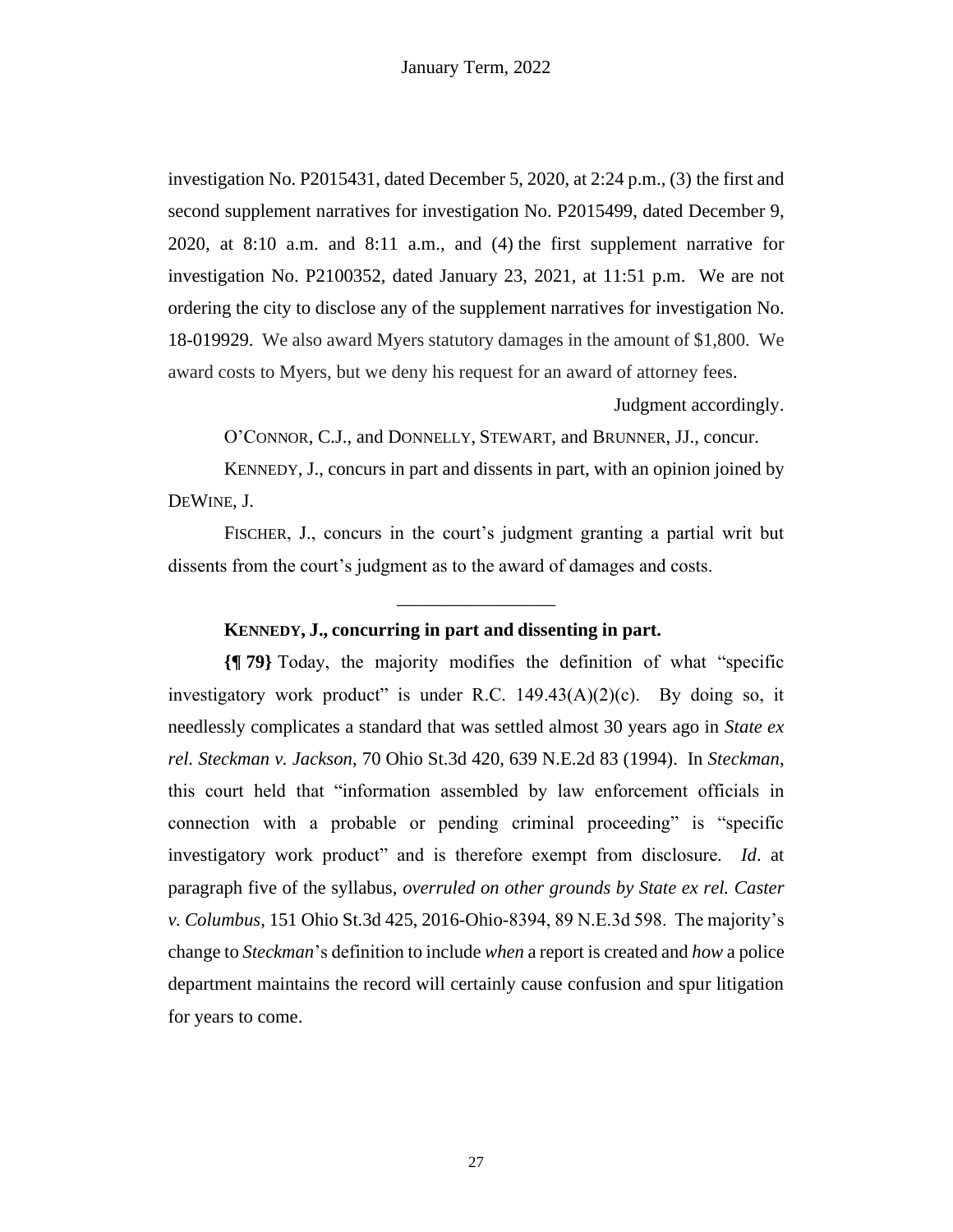**{¶ 80}** I agree with the majority's decision to grant an award of \$1,800 in statutory damages to relator, Derek J. Myers, because respondents, the city of Chillicothe; its police chief, Ron Meyers ("police chief"); and the police department's records clerk, Mica Kinzer (collectively, "the city"), failed to timely produce routine incident-report forms. Although I also agree with the majority's decision to deny Myers statutory damages for the city's failure to produce various supplement reports, I disagree with the majority's reasoning.

**{¶ 81}** I also disagree with the majority's holding that the time at which a law-enforcement officer creates a record or that a police department's method for maintaining such records determines whether the confidential-law-enforcementinvestigatory-record exemption ("specific investigatory work product"), R.C.  $149.43(A)(2)(c)$ , applies.

**{¶ 82}** Because the records that the city withheld from disclosure meet the *Steckman* definition of "specific investigatory work product," I would deny Myers a writ of mandamus. Because the majority does otherwise, I dissent.

**{¶ 83}** Therefore, I concur in part and dissent in part.

### **Mandamus and R.C. 149.43, Ohio's Public Records Act**

**{¶ 84}** Mandamus is an appropriate remedy by which to compel a public office's compliance with the Public Records Act. R.C. 149.43(C)(1)(b); *see State ex rel. Physicians Commt. for Responsible Medicine v. Ohio State Univ. Bd. of Trustees*, 108 Ohio St.3d 288, 2006-Ohio-903, 843 N.E.2d 174, ¶ 6. The requester must establish by clear and convincing evidence a clear legal right to the requested records and a corresponding clear legal duty on the part of the public office to provide them. *State ex rel. Cincinnati Enquirer v. Sage*, 142 Ohio St.3d 392, 2015- Ohio-974, 31 N.E.3d 616, ¶ 10.

**{¶ 85}** "Exceptions to disclosure under the Public Records Act are strictly construed against the public-records custodian, and the custodian has the burden to establish the applicability of an exception." *State ex rel. Miller v. Ohio State Hwy.*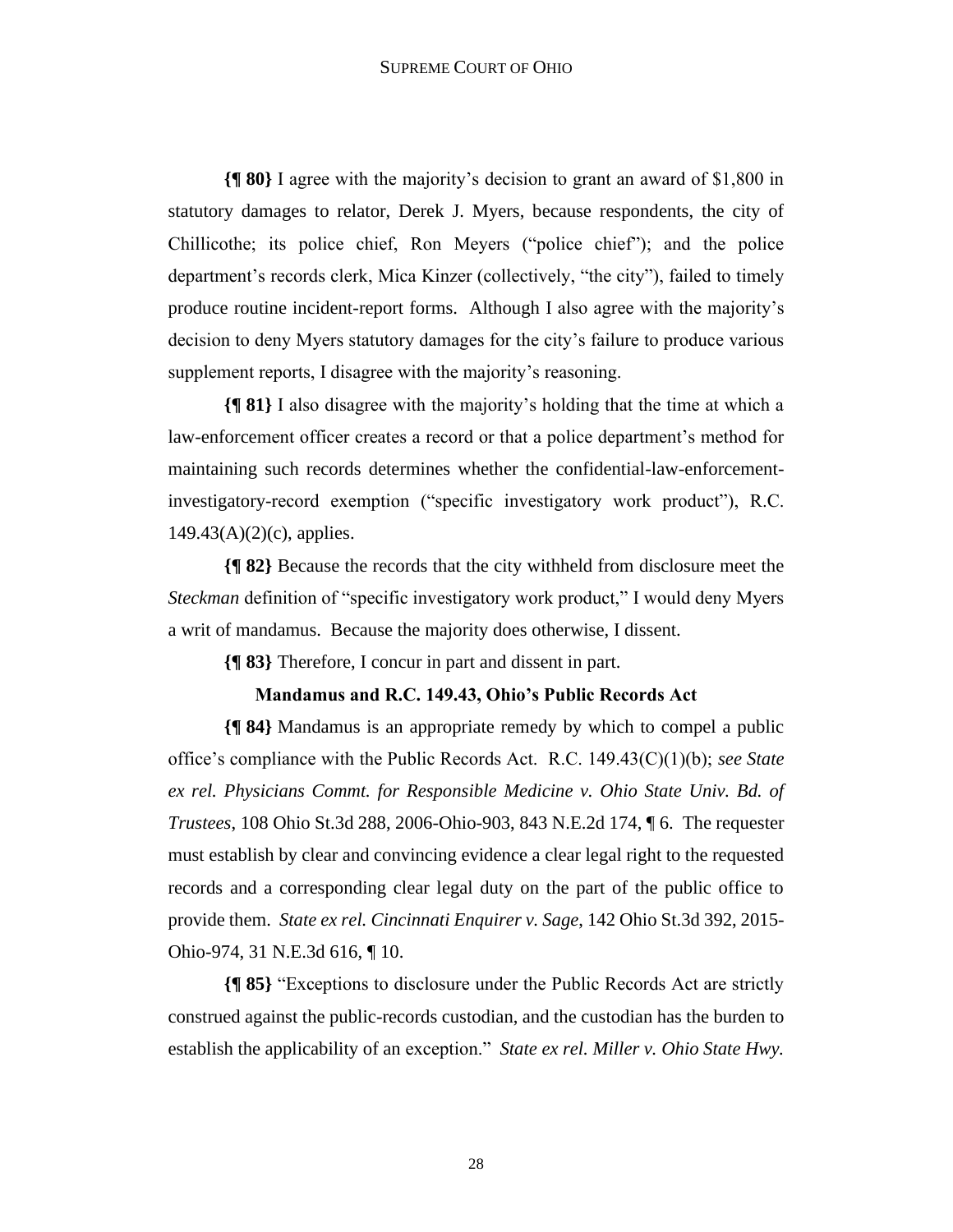*Patrol*, 136 Ohio St. 3d 350, 2013-Ohio-3720, 995 N.E.2d 1175, ¶ 23. To meet this burden, the records custodian must prove that the requested records "fall squarely within the exception." *State ex rel. Cincinnati Enquirer v. Jones-Kelley*, 118 Ohio St.3d 81, 2008-Ohio-1770, 886 N.E.2d 206, paragraph two of the syllabus.

# **"Specific investigatory work product" exception**

### **to the Public Records Act**

**{¶ 86}** A public record is any record kept by a public office. R.C.  $149.43(A)(1)$ . Despite that overarching definition of a public record, the legislature has exempted certain records from disclosure.

**{¶ 87}** A confidential law-enforcement investigatory record is exempt from disclosure when the record "pertains to a law enforcement matter of a criminal, quasi-criminal, civil, or administrative nature, but only to the extent the release of the record would create a high probability of disclosure" of one of four categories of records. R.C.  $149.43(A)(2)$ . In this case, the city argues that the requested records are exempt as specific investigatory work product under R.C.  $149.43(A)(2)(c)$ .

**{¶ 88}** In *Steckman*, 70 Ohio St.3d 420, 639 N.E.2d 83, this court stepped back from its earlier decisions in *State ex rel. Beacon Journal Publishing Co. v. Univ. of Akron*, 64 Ohio St.2d 392, 415 N.E.2d 310 (1980), and *State ex rel. Natl. Broadcasting Co. v. Cleveland*, 38 Ohio St.3d 79, 526 N.E.2d 786 (1988), regarding what material could be classified as specific investigatory work product and therefore exempt under R.C. 149.43(A)(2)(c). In *Steckman*, this court concluded that it had not addressed what the phrase "specific investigatory work product" meant in *Beacon Journal Publishing Co*. *Steckman* at 433. In *Beacon Journal Publishing Co*., this court held that the R.C. 149.43(A)(2)(c) exemption did not apply because the reports at issue were "routine *factual* reports." (Emphasis added). *Id.* at 397.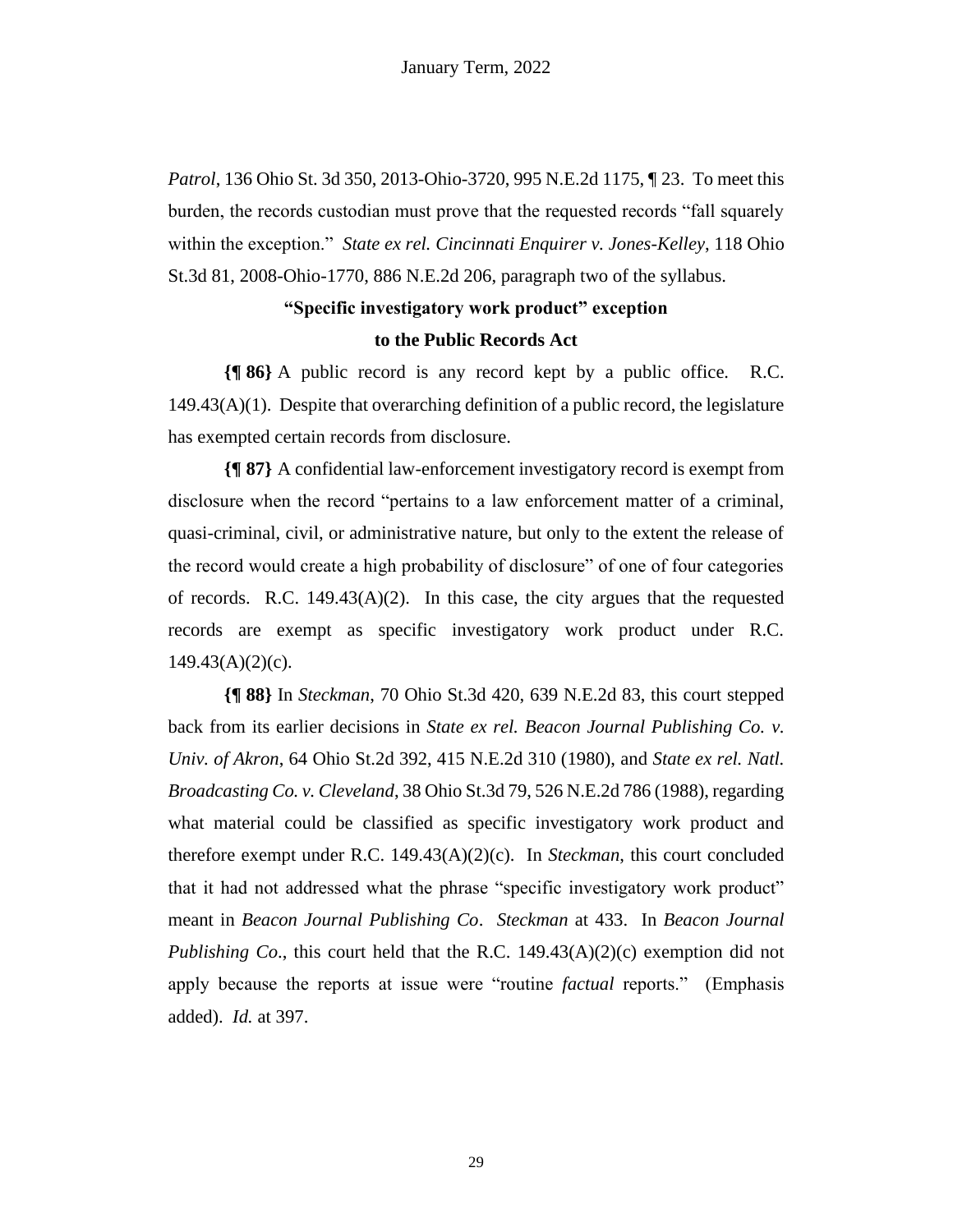#### SUPREME COURT OF OHIO

**{¶ 89}** In *Steckman*, this court also cast doubt on the reliability of the holding in *Natl. Broadcasting Co.* This court explained in *Steckman* that the definition of specific investigatory work product in *Natl. Broadcasting Co.* as " 'an investigator's deliberative and subjective analysis, his interpretation of the facts, and his theory of the case, and investigative plans,' " *Steckman* at 434, quoting *Natl. Broadcasting Co*. at paragraph three of the syllabus, was based on a "nonexistent foundation," *Steckman* at 433.

**{¶ 90}** In *Steckman*, this court concluded that it had not yet addressed what constituted "work product" for purposes of the specific-investigatory-work-product exemption under R.C. 149.43(A)(2)(c). Recognizing this court's failure to define that phrase in past decisions, this court focused on the text of R.C.  $149.43(A)(2)(c)$ . This court considered the United States Supreme Court's definition of "work product" in *Hickman v. Taylor*, 329 U.S. 495, 67 S.Ct. 385, 91 L.Ed. 451 (1947), and the definition of the "work product rule" in *Black's Law Dictionary* 1606 (6th Ed.Rev.1990). *Steckman* at 434. This court held that "information assembled by law enforcement officials in connection with a probable or pending criminal proceeding is, by the work product exception found in R.C.  $149.43(A)(2)(c)$ , excepted from required release." *Id*. at paragraph five of the syllabus. This court also held that "[r]outine offense and incident reports are subject to immediate release upon request." *Id.*

**{¶ 91}** After *Steckman*, we reiterated that its holding applies "to actual pending or highly probable *criminal* prosecutions and defines, in *that* context, the very narrow exceptions to R.C. 149.43." (Emphasis sic.) *State ex rel. Police Officers for Equal Rights v. Lashutka*, 72 Ohio St.3d 185, 188, 648 N.E.2d 808 (1995).

**{¶ 92}** In holding that the specific-investigatory-work-product exemption applied in *State ex rel. Leonard v. White*, 75 Ohio St.3d 516, 518, 664 N.E.2d 527 (1996), this court explained that "[o]nce it is *evident that a crime has occurred*,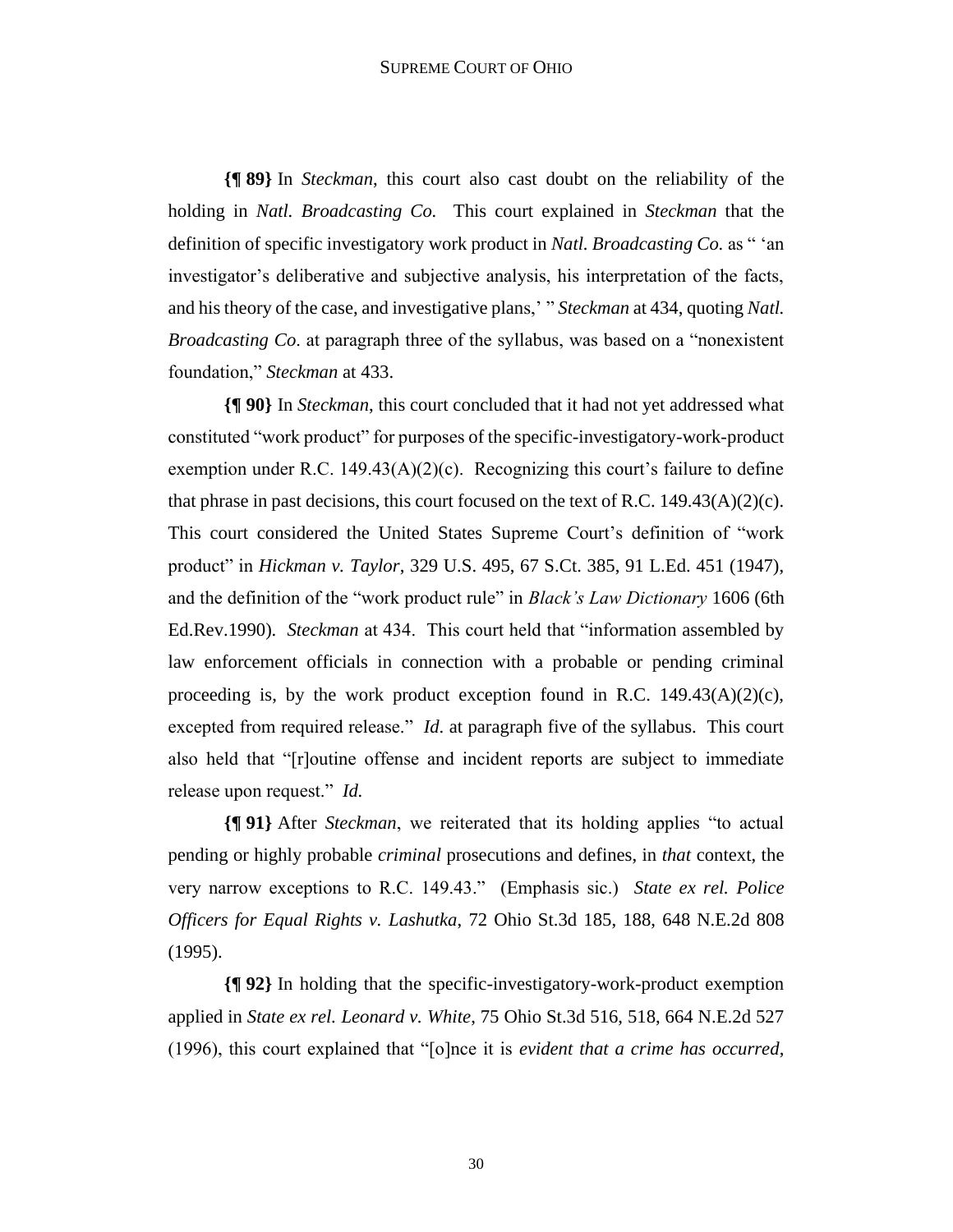investigative materials developed are necessarily compiled in anticipation of litigation and so fall squarely within the *Steckman* definition of [specific investigatory] work product." (Emphasis added).

# **The supplement narratives are specific investigatory work product and are therefore exempt from disclosure**

**{¶ 93}** Myers made nine public-records requests seeking incident-report forms and supplement narratives. The incident-report forms are not in dispute. The dispute before us centers on the supplement narratives. The city provided supplement narratives for request Nos. 4, 6, 7 and 8 after the investigations associated with those requests were closed. So, the issue here is whether the specific-investigatory-work-product exemption applies to the supplement narratives connected to Myers's request Nos. 1, 2, 3, 5, and 9. In the requests at issue, the term "supplement narrative" refers to the additional narratives that are prepared by police officers as part of an investigatory record. For purposes of consistency, this opinion adopts the same terminology as the majority:

"[T]he standard, fill-in-the-blank information," we will call "the incident-report form." As for the two types of narratives, we will follow the police chief's terminology and call them the "initial" narrative" and the "supplement narratives." Finally, we will use the phrase "public-record incident report" to refer to those documents that must be disclosed under the Public Records Act.

### Majority opinion, ¶ 8.

**{¶ 94}** As explained in the police chief's affidavit, supplement narratives "contain the personal notes of the investigating officer regarding the incident, summarizing witness and victim interviews, and evaluating the alleged offense,"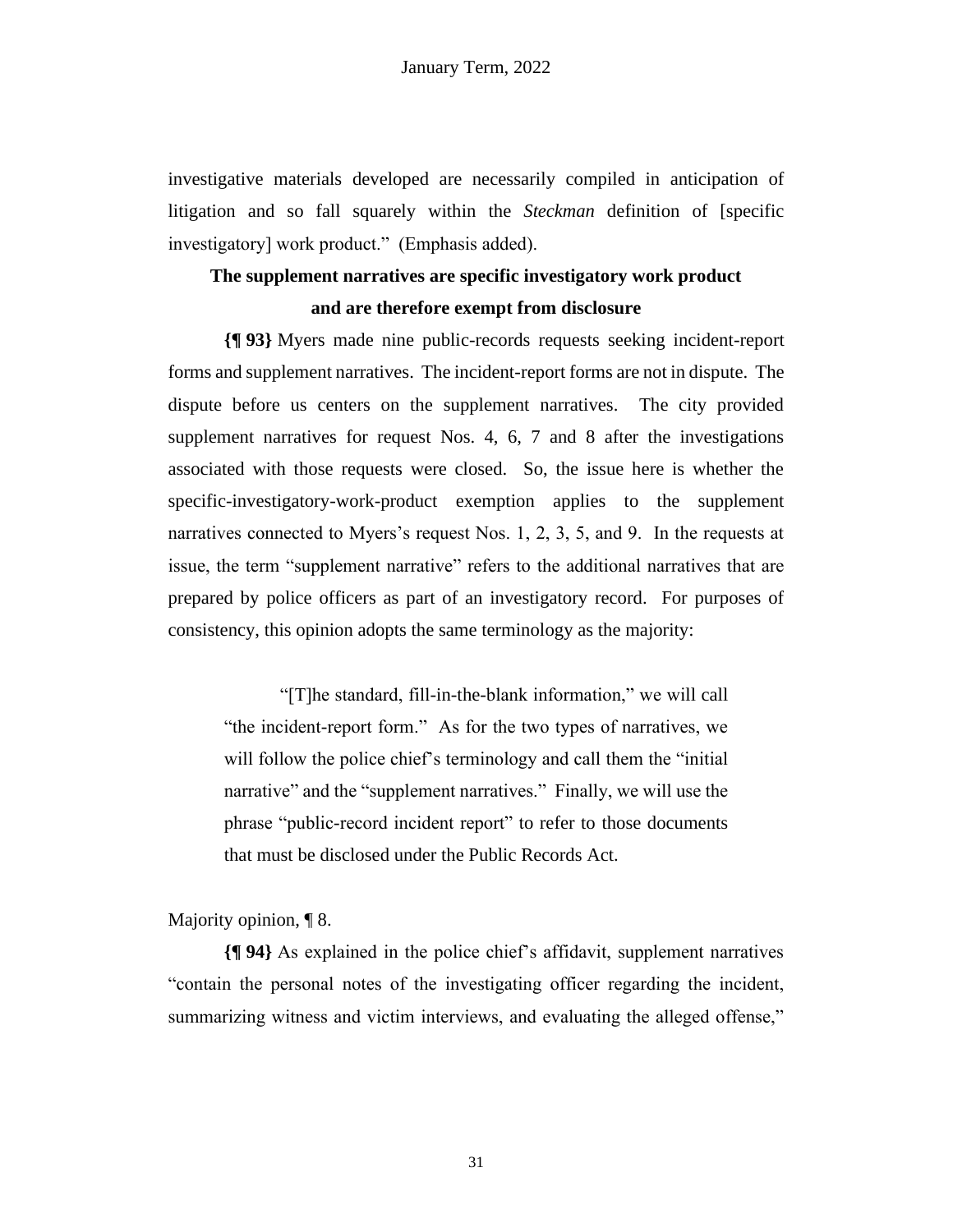along with "specific details of the crime alleged, the identities of the victim, witnesses, and alleged perpetrator, and other related information."

**{¶ 95}** The majority holds that various supplement narratives do not fall under the specific-investigatory-work-product exemption. I disagree. Because the records sought in request Nos. 1, 2, 3, 5, and 9 fall squarely within the *Steckman* definition of specific investigatory work product, Myers is not entitled to a writ of mandamus.

**{¶ 96}** Request No. 1 asks for the public-record incident report from investigation No. P2015185. The incident-report form states that the rape of a child was reported on November 19, 2020, at 9:31 a.m. A detective met with the victim at 10:23 a.m. The initial narrative, which is dated November 19, 2020, at 10:23 a.m., states: "Detective opened an investigation into a possible sexual assault. Investigation continues." The first supplement narrative was completed just two minutes after the initial narrative. It states that the detective met with the victim who wanted to discuss incidents that had occurred in 2007. The victim described the sex acts that the accused had reportedly forced on the victim.

**{¶ 97}** Request No. 2 asks for the public-record incident report for investigation No. 18-019929. The majority grants Myers an award of statutory damages only for the city's failure to disclose the incident-report form. I agree with that determination. The allegation in the incident-report form is gross sexual imposition. The initial narrative is dated August 28, 2018. It states: "Detective opened an investigation into a reported sexual assault. Investigation ongoing." There is no supplement narrative until April 18, 2020, and the investigation was ongoing.

**{¶ 98}** Request No. 3 asks for the public-record incident report for investigation No. P2015431. The incident-report form lists a suspicious death of a 27-year-old woman, reported on December 5, 2020, at 10:41 a.m. The investigating officer reported being at the scene at approximately 10:45 a.m. The initial narrative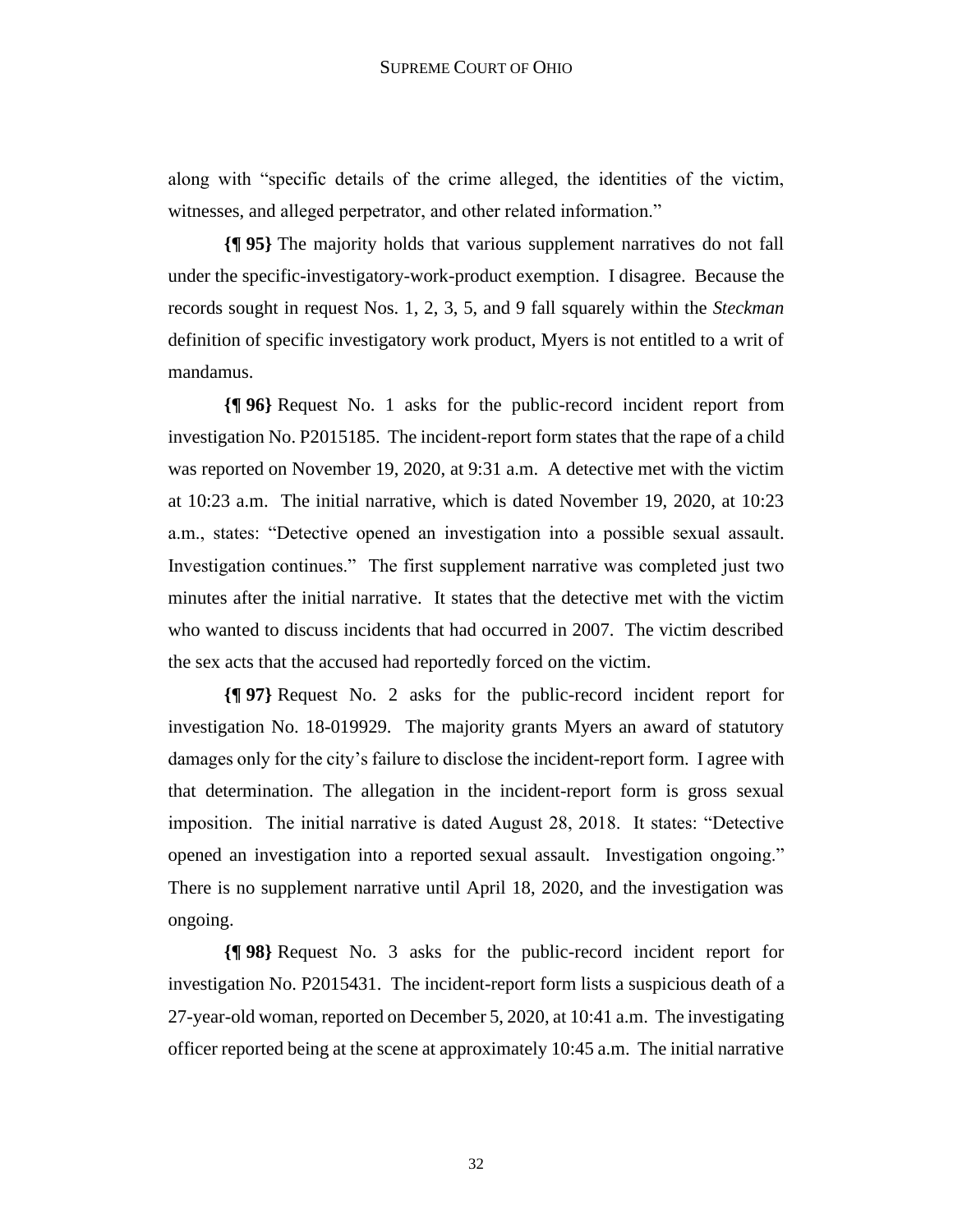is dated December 5, 2020, at 2:22 p.m., and states: "Dispatched on a possible deceased female." The first supplement narrative, which was written by that same officer, was created two minutes later and contained his observations. It states that the investigating officer arrived at the same time as the medics and that he had spoken to the decedent's parents. The officer waited for the coroner to arrive and then turned the investigation over to a detective.

**{¶ 99}** Request No. 5 asks for the public-record incident report for investigation No. P2015499. The incident-report form lists the possible crime as a shooting and states that an aggravated assault and an aggravated burglary may have occurred. The initial narrative is dated September 9, 2020, at 7:36 a.m., and states: "Investigation." The first supplement narrative is dated that same day at 8:10 a.m. The responding officer wrote that there was a victim who had been shot in a home. The officer found the victim, who was in an upstairs bedroom. The reporting witness described a break-in and the shooting.

**{¶ 100}** Request No. 9 asks for the public-record incident report for investigation No. P2100352. The incident-report form identifies the crime as gross sexual imposition. The initial narrative is dated January 23, 2021, at 11:51 p.m., and states: "Report taken." The first supplement narrative was reported at the same time. It states that the responding officer was dispatched to investigate a possible rape. The officer spoke to the victim's mother, who reported that her child had been raped. The name of the child victim and additional details are given in the first supplement narrative.

**{¶ 101}** An in camera review of the first supplement narratives in request Nos. 1, 2, 3, 5, and 9 reveals that those records were created after it was evident to the responding officers that a crime had been committed, *Leonard*, 75 Ohio St.3d at 518, 664 N.E.2d 527, and the officers and detectives began assembling the information "in connection with a probable or pending criminal proceeding," *Steckman*, 70 Ohio St.3d at 435, 639 N.E.2d 83. Therefore, the city properly relied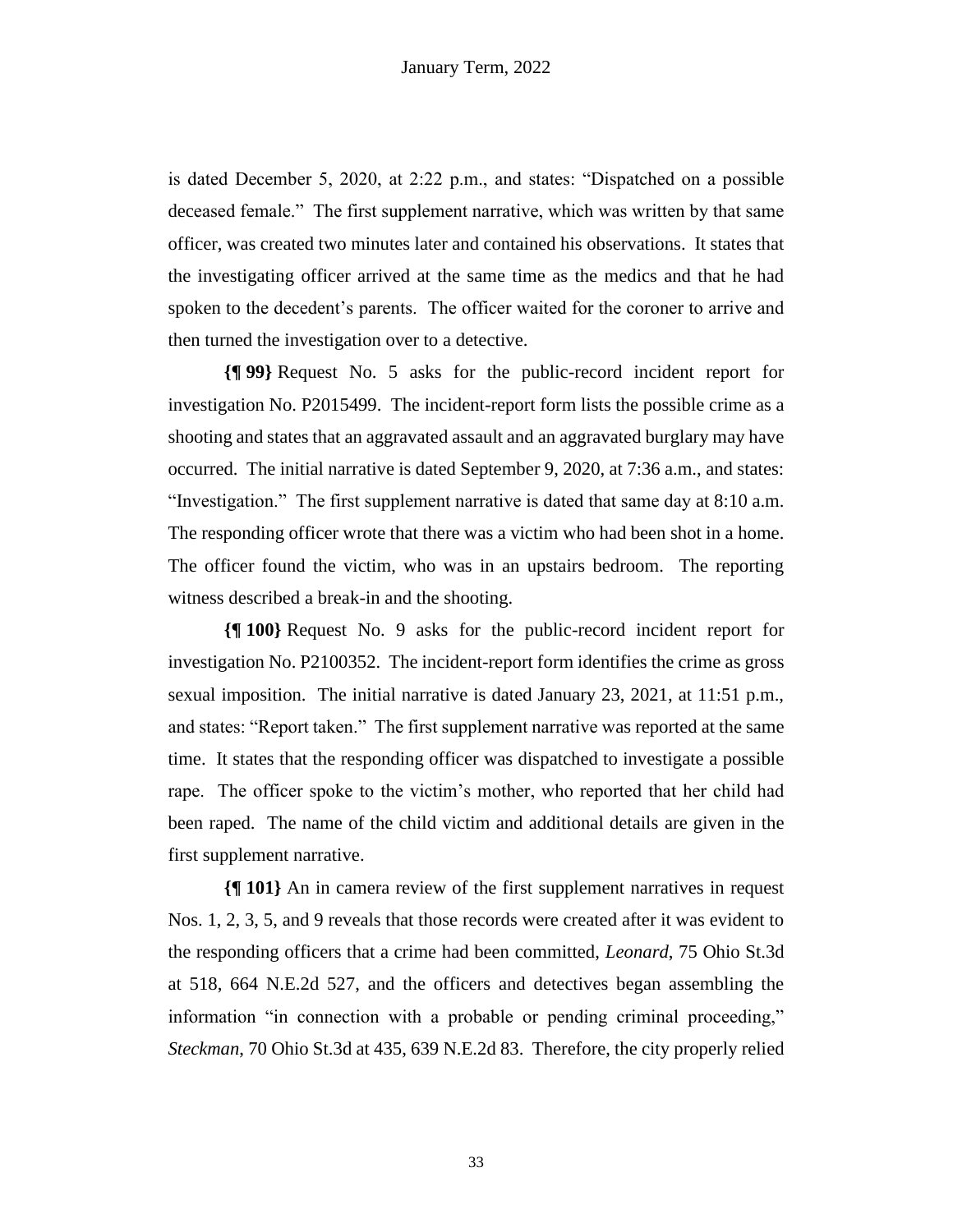on the specific-investigatory-work-product exemption under R.C.  $149.43(A)(2)(c)$ as its reason for not disclosing the supplement narratives.

**{¶ 102}** The majority reaches a contrary decision because it focuses on matters that are unrelated to the content of the supplement narratives. As a result, the majority needlessly redefines what constitutes a "specific investigatory work product" for purposes of what qualifies as an exemption under R.C.  $149.43(A)(2)(c)$ .

# **The majority needlessly redefines the** *Steckman* **definition of "specific investigatory work product"**

**{¶ 103}** This court has been applying the *Steckman* definition of "specific investigatory work product" to cases involving public-records requests since 1994. Law-enforcement agencies across Ohio have also relied on the *Steckman* definition to determine whether a records request falls within the exemption. Records custodians know that routine offense and incident reports are subject to immediate release upon request. But, according to *Steckman*, other records regarding a criminal investigation are not. The question that the records custodian must answer is: Does the content of the information in the record that is being requested pertain to a probable or pending criminal proceeding?

**{¶ 104}** But today, on a nonexistent foundation, the majority redefines the R.C. 149.43(A)(2)(c) exemption. Now, there are additional metrics—i.e., *when* a police officer or detective creates a record and *how* a police department maintains its records—that must be considered in determining whether a particular record falls squarely within the specific-investigatory-work-product exemption. These additional considerations will only foster confusion and spur litigation. The definition set forth in *Steckman*, 70 Ohio St.3d at 435, 639 N.E.2d 83, is readily understandable and needs no modernization to apply it to this case. "[I]nformation assembled by law enforcement officials in connection with a probable or pending criminal proceeding is, by the work product exception found in R.C. 149.43,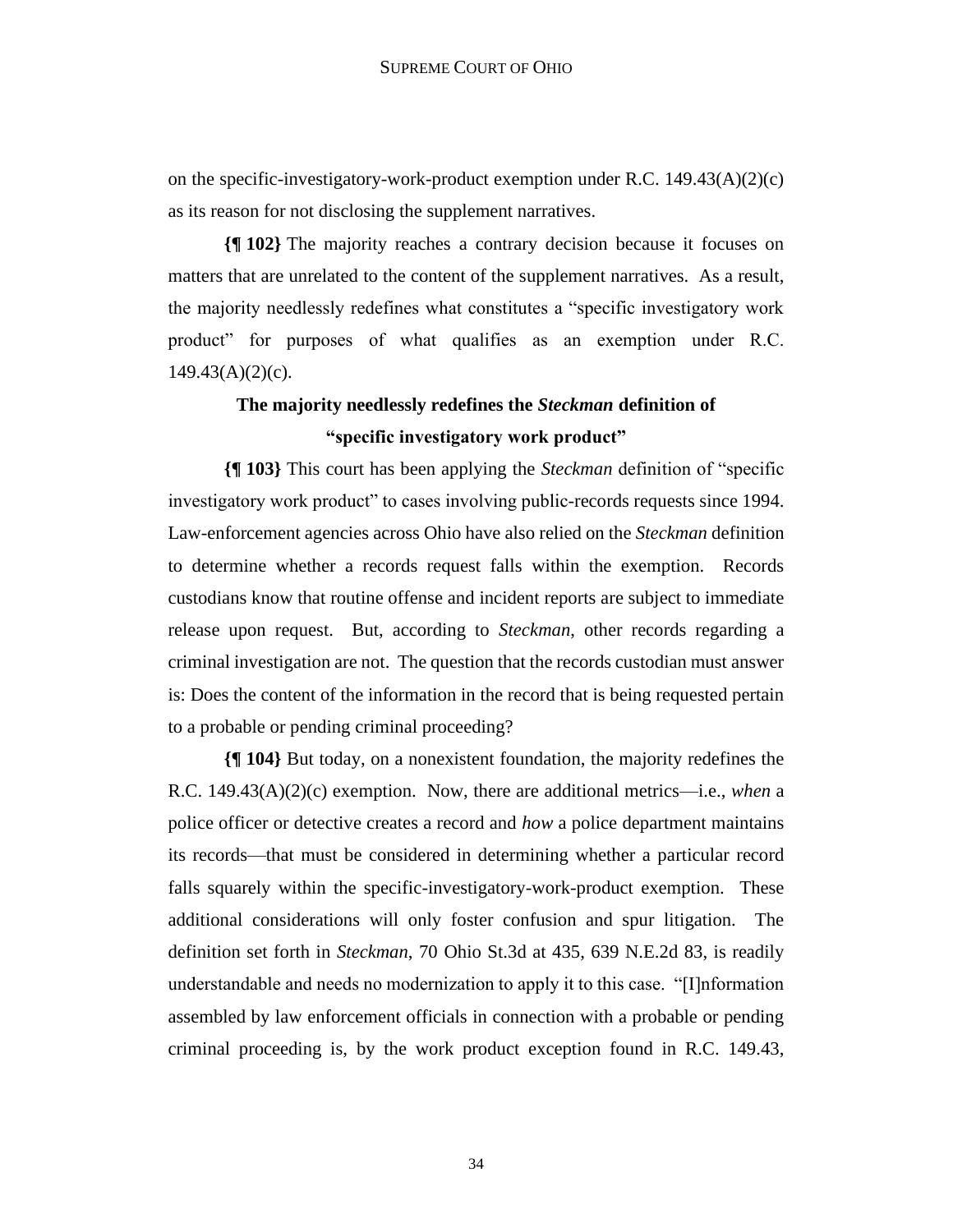excepted from required release." *Steckman* at 435. We should not fix what is not broken.

**{¶ 105}** The majority, however, states:

[W]hen a police department maintains both incident-report forms and investigatory work product as part of the same overall investigatory record, officers' reports that contain their observations at the time that they are responding to an incident, along with the initial witness statements taken at the time of the incident or immediately thereafter, are incident-report information that is a public record and may not be withheld from disclosure as "specific investigatory work product" under R.C. 149.43(A)(2)(c).

Majority opinion at ¶ 45.

**{¶ 106}** The majority creates an additional temporal part to the definition of "specific investigatory work product." While *Steckman*, 70 Ohio St.3d 420, 639 N.E.2d 83, incorporated a temporal consideration—i.e., specific investigatory work product is created once it is evident that a crime has occurred—the majority now creates an additional temporal element—i.e., specific investigatory work product is created when the police officer or detective generates the record sometime after his or her initial investigation. After today, the definition of specific investigatory work product will turn on (1) at what point it is evident that a crime has occurred and (2) when in time law enforcement assembles the material and generates the record. So, what is that timing? How long after an initial report is created must law-enforcement officers wait before assembling information that will be protected under the specific-investigatory-work-product exemption? Obviously, here, a few minutes is not enough. So, is it hours, days, or weeks? The majority never tells us. Regardless of when it is, the majority's new temporal element is not realistic in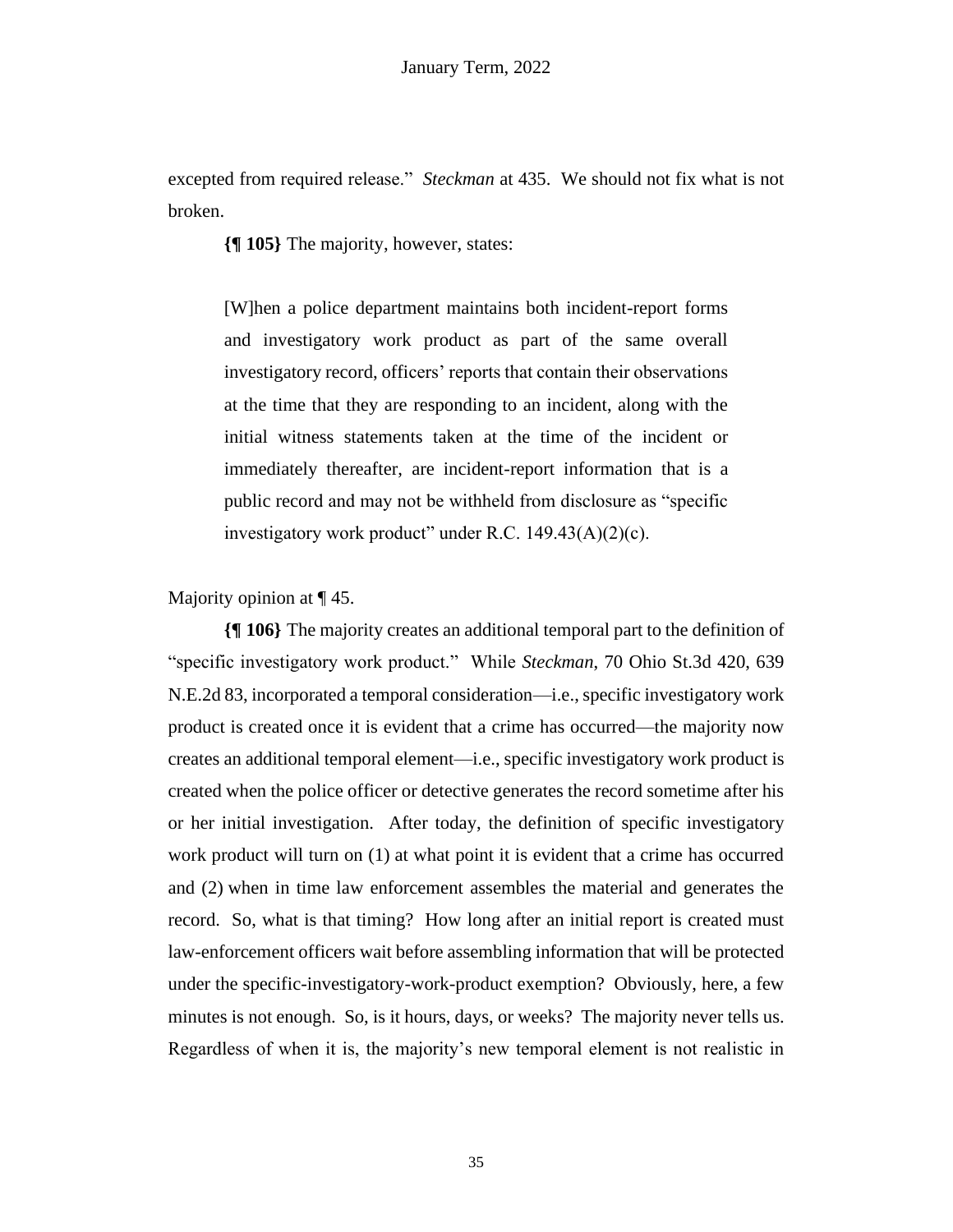modern-day policing. When law-enforcement officers respond to the scene of a crime, time is of the essence; and gathering evidence—whether physical or testimonial—to support a potential prosecution must begin immediately. Once it is evident that a crime has occurred, the compilation of investigative materials begins in anticipation of litigation, and the related records are exempt under R.C.  $149.43(A)(2)(c)$ . And this is exactly what the city was doing in every investigatory case at issue here.

**{¶ 107}** The majority also includes a consideration about how a public office maintains its records. But that is irrelevant. The Public Records Act—and the exemptions to it—are about the content of the information in the record. Publicrecords custodians routinely redact information that is exempt from disclosure. R.C. 149.43(B)(1). So, if a law-enforcement agency maintains routine factual information and specific investigatory work product in the same overall record, then the records custodian may disclose the incident-report form while redacting any information that is considered to be specific investigatory work product. *See* R.C. 149.43(A)(2)(c).

**{¶ 108}** Police officers completed the incident-report forms with the understanding that under *Steckman*, those reports were immediately subject to release. Police officers and detectives then used the supplement narratives to begin assembling the information that would be needed for future prosecutions. Regardless of when that information was collected—at the same time that the incident had been reported or hours, days, or weeks later— that information is properly exempt from disclosure under the specific-investigatory-work-product exemption of R.C. 149.43(A)(2)(c) if the material is collected in anticipation of litigation.

### **Statutory damages**

**{¶ 109}** Before addressing Myers's specific requests for statutory damages, I address two determinations in the majority opinion with which I disagree. First,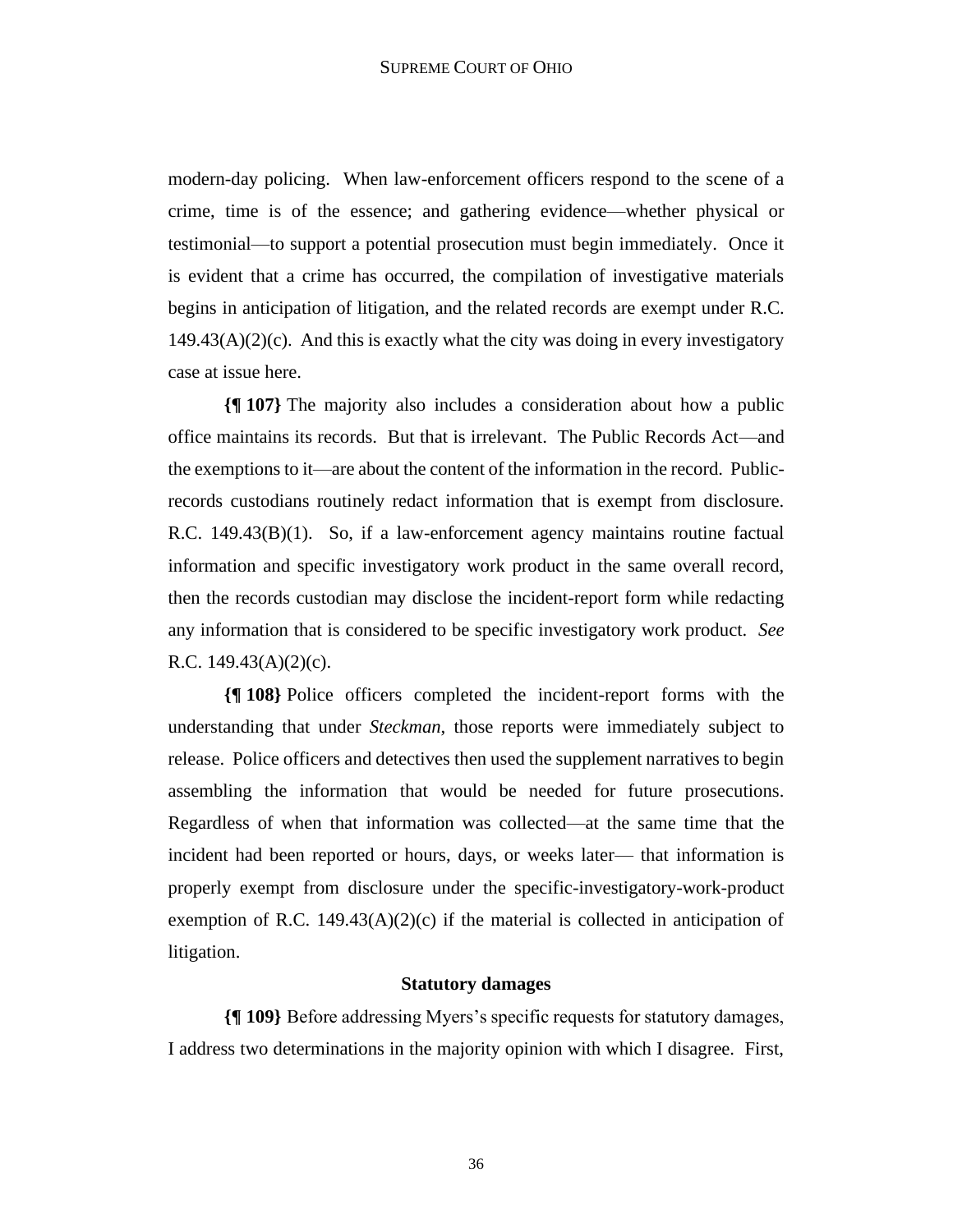the majority opinion states that R.C. 149.43(B)(3) ("If a request is ultimately denied, in part or in whole, the public office or the person responsible for the requested public record shall provide the requester with an explanation, including legal authority, setting forth why the request was denied") does not contain a requirement that a denial of a public-records request be prompt. And second, the majority opinion states that a denial of one public-records request serves as a blanket denial for all public-records requests. Majority opinion at ¶ 72.

**{¶ 110}** "The primary duty of a public office when it has received a publicrecords request is to *promptly* provide any responsive records within a reasonable amount of time and when a records request is denied, to inform the requester of that denial and provide the reasons for that denial." (Emphasis added.) *State ex rel. Cordell v. Paden*, 156 Ohio St.3d 394, 2019-Ohio-1216, 128 N.E.3d 179, ¶ 11, citing R.C.  $149.43(B)(1)$  and (3). A statutory requirement that need never be completed is not a requirement at all. *See Ware v. Kurt*, \_\_ Ohio St.3d \_\_, 2022- Ohio-1627, \_\_ N.E.3d \_\_, ¶ 70 (Kennedy, J., concurring in part and dissenting in part).

**{¶ 111}** Moreover, the Public Records Act requires a records custodian to "provide the requester with an explanation, including legal authority, setting forth why the request was denied." R.C. 149.43(B)(3). Therefore, the legislature requires that when a records custodian denies a public-records request, she provide the requester with the legal authority for why the request is being denied. The city understood its obligation to respond to *each* public-records request because it responded to each of Myers's public-records requests.

**{¶ 112}** Turning to Myers's request for statutory damages, there are two types of records at issue here: incident-report forms and supplement narratives.

### *Incident-report forms*

**{¶ 113}** Myers argues that he is entitled to statutory damages because the city failed to timely provide incident-report forms for request Nos. 1 through 6. I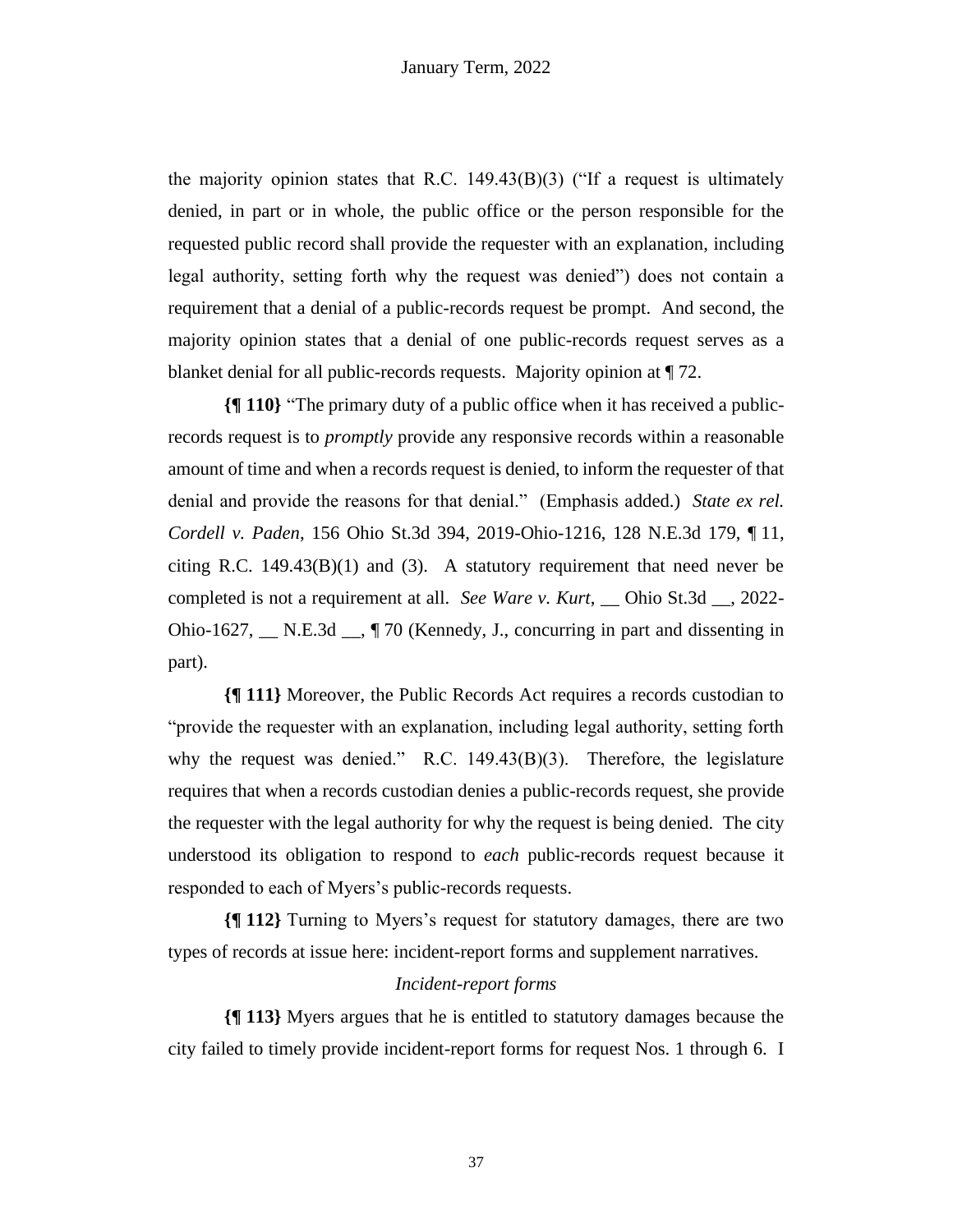agree with the majority that Myers is entitled to an award of \$1,800 in statutory damages for those requests. Myers requested the public records by email and the factors set forth in R.C.  $149.43(C)(2)(a)$  and (b) allowing for a reduction of such an award are not met here. I also agree with the majority that request Nos. 7, 8, and 9 are not at issue because they were produced for Myers within a reasonable time.

## *Supplement narratives*

**{¶ 114}** Myers makes three arguments for statutory damages that pertain to the supplement narratives. First, he argues that if this court grants him a writ of mandamus for the supplement narratives for request Nos. 1, 2, 3, 5, and 9, then this court should grant him an award of statutory damages for each of those requests because those supplement narratives were—and continue to be—wrongfully withheld. He asks for \$1,000 in statutory damages for each of those five requests. Second, he argues that he is entitled to an award of statutory damages for request Nos. 1 through 9 because the city failed to promptly cite any legal authority in support of its denial of Myers's requests for those supplement narratives. Lastly, he argues that he is entitled to statutory damages because the city delayed disclosing the supplement narratives from the completed investigations in request Nos. 4, 6, 7, and 8.

### *Supplement narratives: Request Nos. 1, 2, 3, 5, and 9*

**{¶ 115}** For reasons that differ from the majority, I agree that Myers is not entitled to statutory damages for the city's denial of the supplement narratives in request Nos. 1, 2, 3, 5, and 9. As set forth above, I would deny his request for a writ of mandamus because these supplement-narrative requests are exempt under the specific-investigatory-work-product exemption under R.C  $149.43(A)(2)(c)$ . The majority determines that Myers should not receive an award of statutory damages pertaining to these supplement-narrative requests because any amount of possible damages should be abated under R.C.  $149.43(C)(2)(a)$  and (b).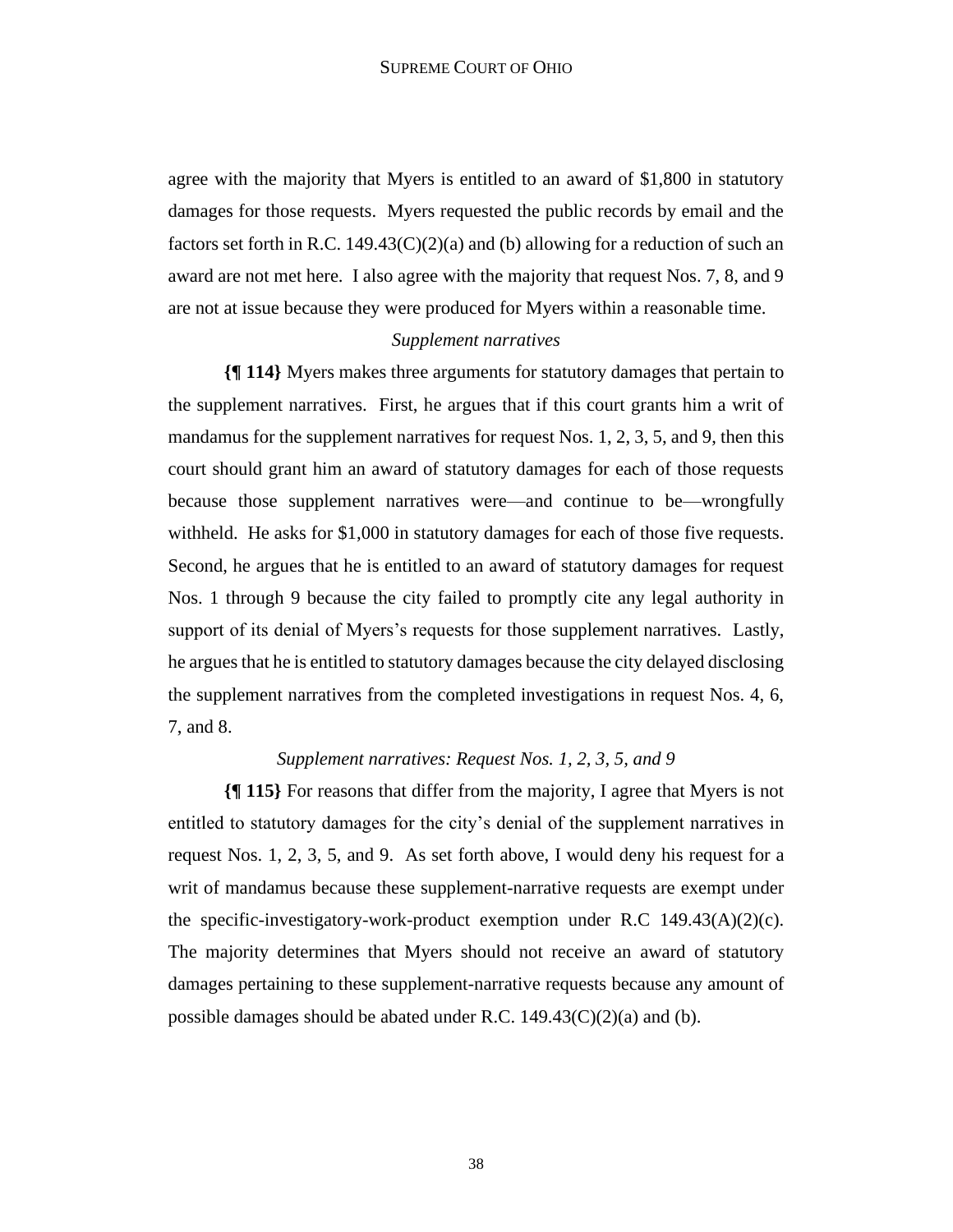**{¶ 116}** Myers argues that even if this court does not grant him a writ of mandamus for request Nos. 1, 2, 3, 5, and 9, he would still be entitled to statutory damages because the city failed to promptly cite legal authority in support of its denial for Myers's requests for supplement narratives in contravention of R.C. 149.43 $(B)(3)$ . The majority states that R.C. 149.43 $(B)(3)$  does not contain a requirement that the denial be "prompt." As set forth above, I disagree. The majority also suggests that when a records custodian provides a denial with legal reasoning as to one public-records request, that denial is sufficient for any subsequent denials of public-records requests. Again, as set forth above, I disagree.

**{¶ 117}** Additionally, I would not award Myers statutory damages for request Nos. 1, 2, 3, 5 and 9, because the city *did* provide a prompt explanation with legal authority. Almost every response to Myers's requests was a variation on the same theme—that the city was not required to release the supplement narratives while an investigation was ongoing. For instance, in response to request No. 3, Kinzer responded, "Please see the response from Det. Wallace, who is the investigating detective on this case (P2015431). I have already provided the initial to everyone. Once he completes his investigation, I am more than happy to send out the full report." Included with Kinzer's response was a forwarded email from the detective that read: "[The case] is still pending and he can only have initial." As to Myers's argument that this response was insufficient because it failed to provide a specific legal response, R.C. 149.43(B)(3) does not require the records custodian to cite to a specific statutory section or case. Using lay terms to explain the legal authority for denying a public-records request is sufficient.

*Supplement narratives: Request Nos. 4, 6, 7, and 8*

**{¶ 118}** Lastly, Myers argues that although the public-record incident reports in investigation Nos. P2015437, P2015606, P2100231, and P2100318 had been disclosed once those investigations were closed, the city unreasonably delayed

39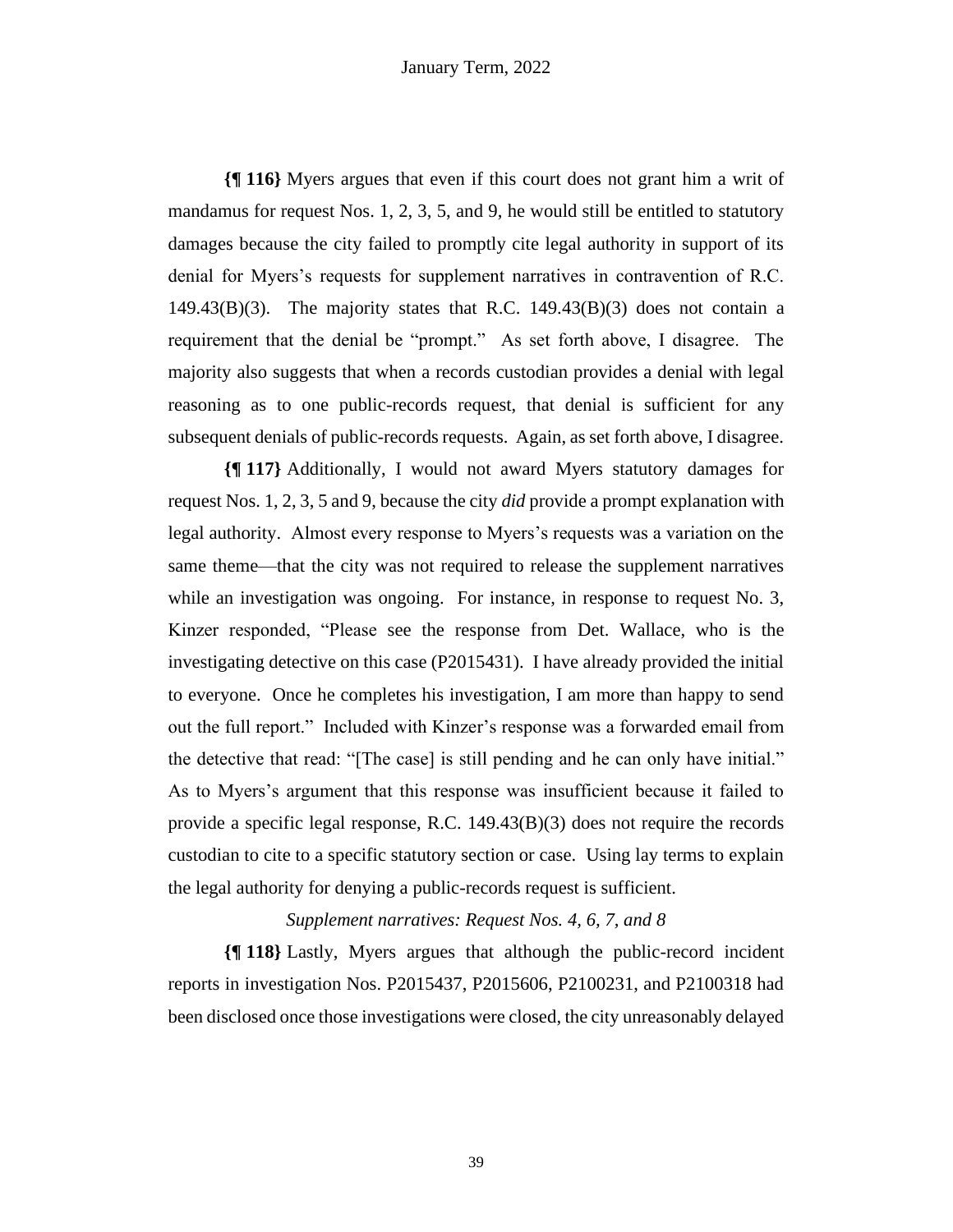its disclosure of those supplement narratives. I agree with the majority that the evidence does not support this argument.

**{¶ 119}** Myers also argues that he is entitled to statutory damages because the city failed to promptly cite legal authority in support of its denial of Myers's request for supplement narratives for these requests. As stated above, the city provided responses with legal reasoning for every records request. Most responses were like the one that Kinzer had provided for request No. 7: "[I]t's still an open investigation."

**{¶ 120}** The response to request No. 6, however, was different. Kinzer responded: "This is all I am able to release on the case from Det. Fyffe at this time— P2015606." Below that response was the following information: "*Detective was notified via ICAC of possible pornography involving a juvenile. Suspect in case has not been identified at this time, still awaiting information on case*." (Italics sic.) This response indicates that investigation No. P2015606 was still ongoing.

**{¶ 121}** While Kinzer's response did not directly state that investigation No. P2015606 was still an active case, the detective's response did. The detective wrote that the case involved allegations of pornography involving a juvenile and that the suspect had not been identified. Plainly, it was still an open investigation because a suspect had not been identified and caught.

**{¶ 122}** Therefore, just as Myers is not entitled to statutory damages for the city's denial of the supplement narratives in request Nos. 1, 3, 5, and 9, Myers is not entitled to statutory damages for the city's denial of the supplement narratives in request Nos. 4, 6, 7, and 8.

#### *Court costs and attorney fees*

**{¶ 123}** I dissent from the majority's judgment awarding Myers court costs. Court costs are awarded after a court orders a records custodian to comply with R.C. 149.43(B). R.C. 149.43(C)(3)(a)(i). Because I would not grant Myers a writ of mandamus, I would not award him court costs.